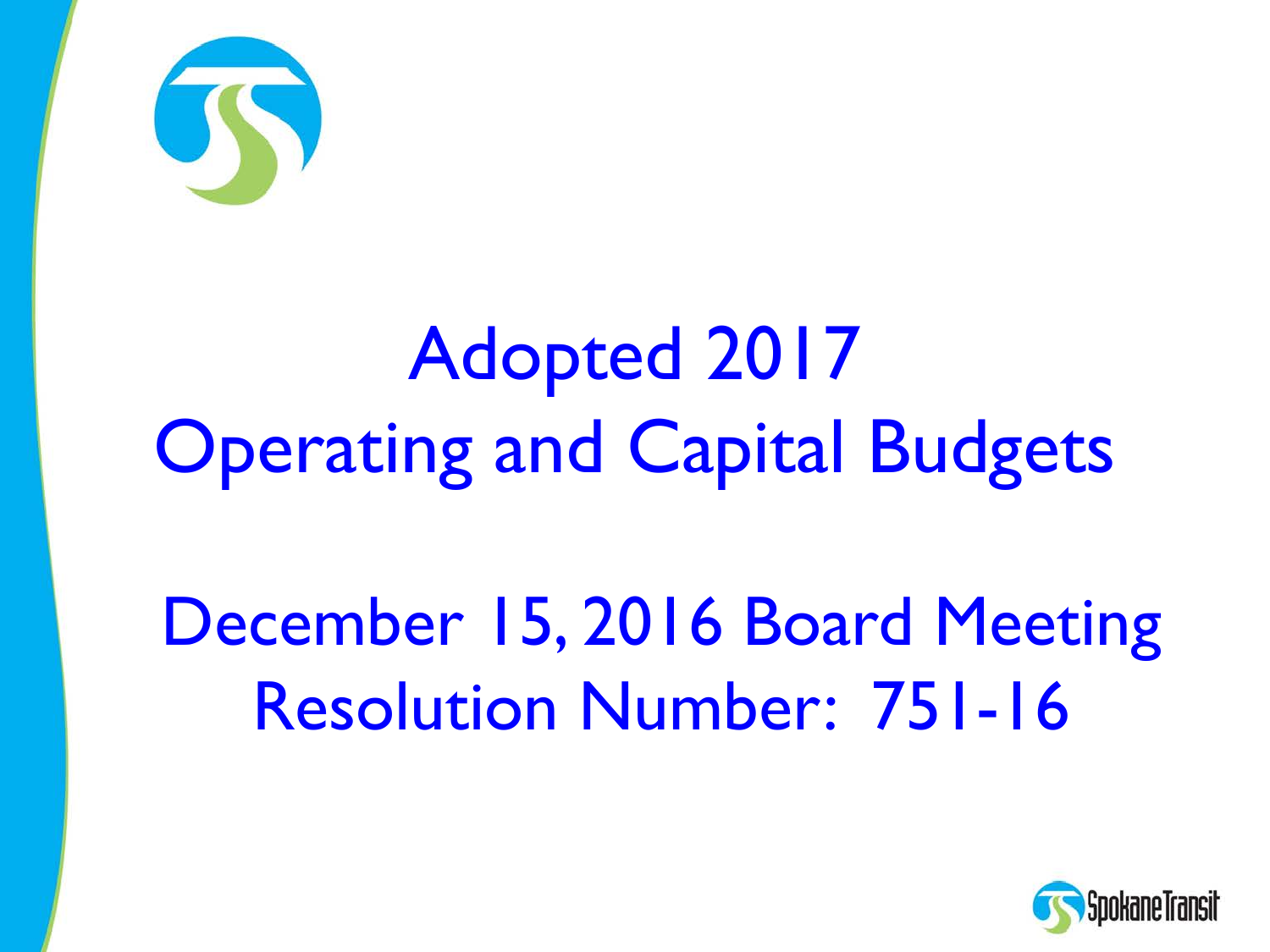## Vision/Mission

### Vision

We aspire to be a source of pride for the region.

Mission

- **No** We are dedicated to providing safe, accessible, convenient, and efficient public transportation services to Spokane region's neighborhoods, business and activity centers;
- **We are leaders in transportation and a valued partner** in the community's social fabric, economic infrastructure, and quality of life;

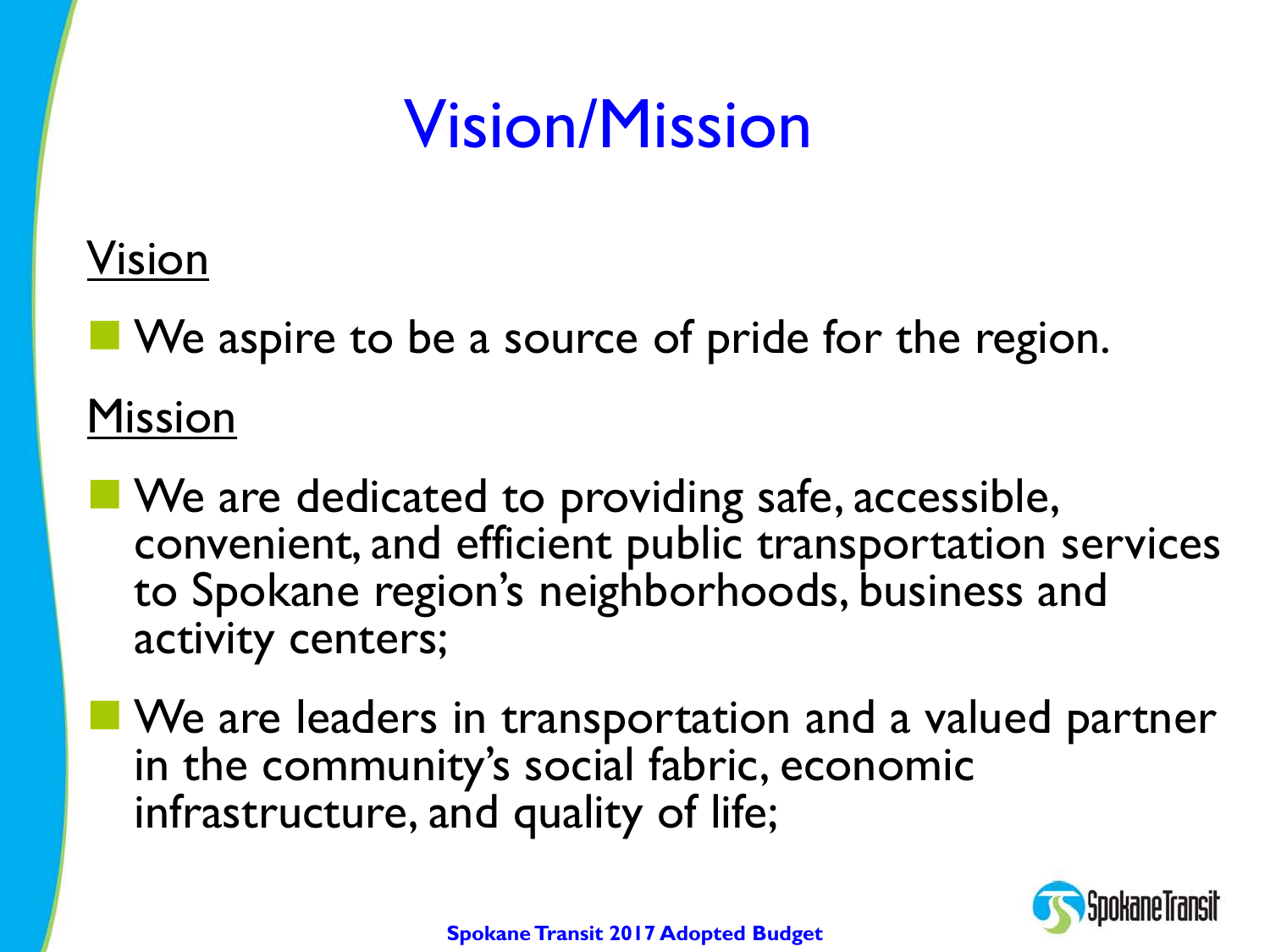**Organizational Priorities** 

**Ensure Safety** 

**Earn and Retain the Community's Trust** 

**Provide Outstanding Customer Service** 

**Enable Organizational Success** 

Exemplify Financial Stewardship

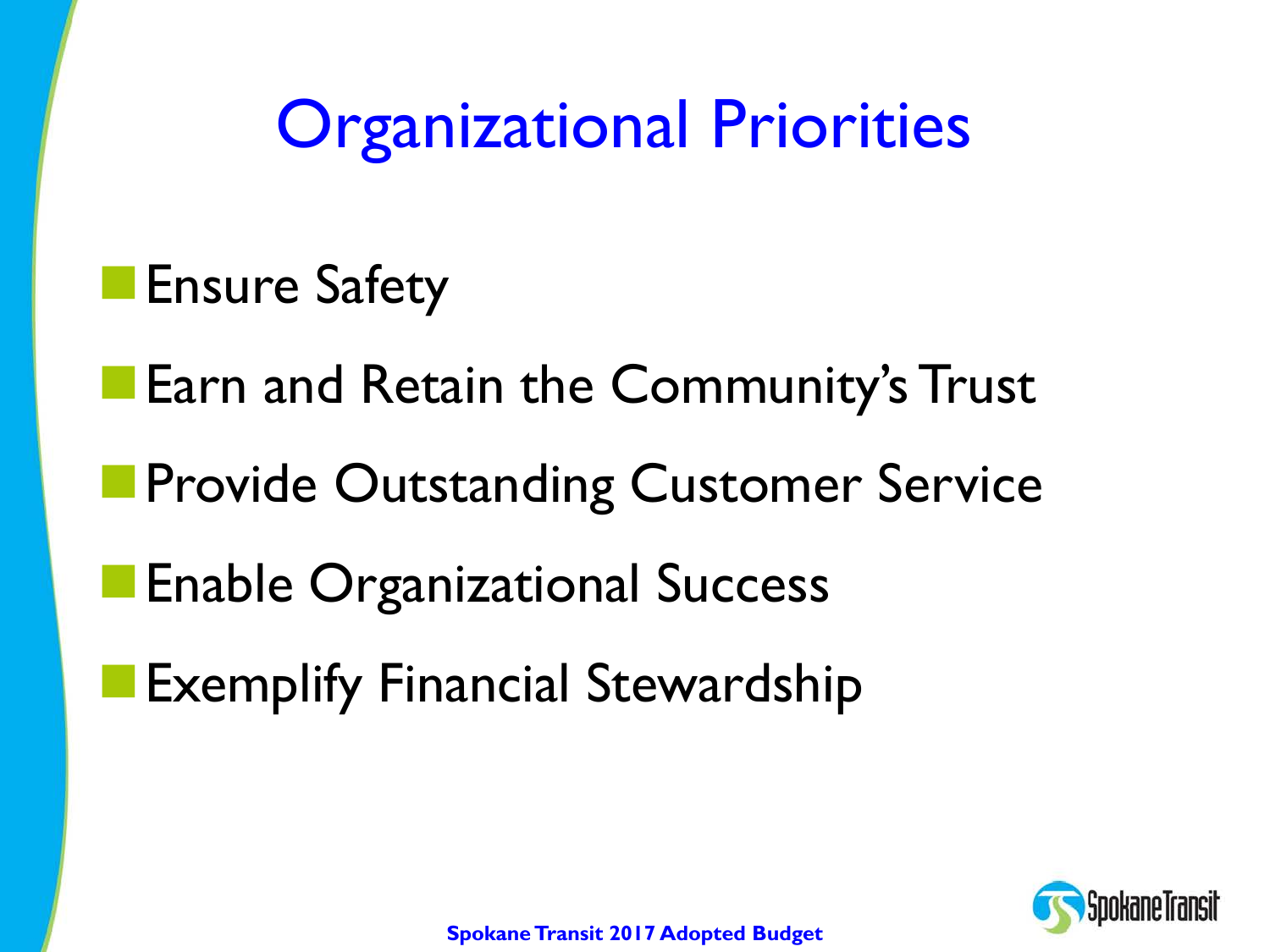## 2017 Budget Guidance

- Sustain quality regardless of service level.
- Preserve essential capital projects.
- Maintain flexibility add revenue or reduce service when required.
- Continue with a sustainable plan by avoiding longterm commitments that may not be funded.

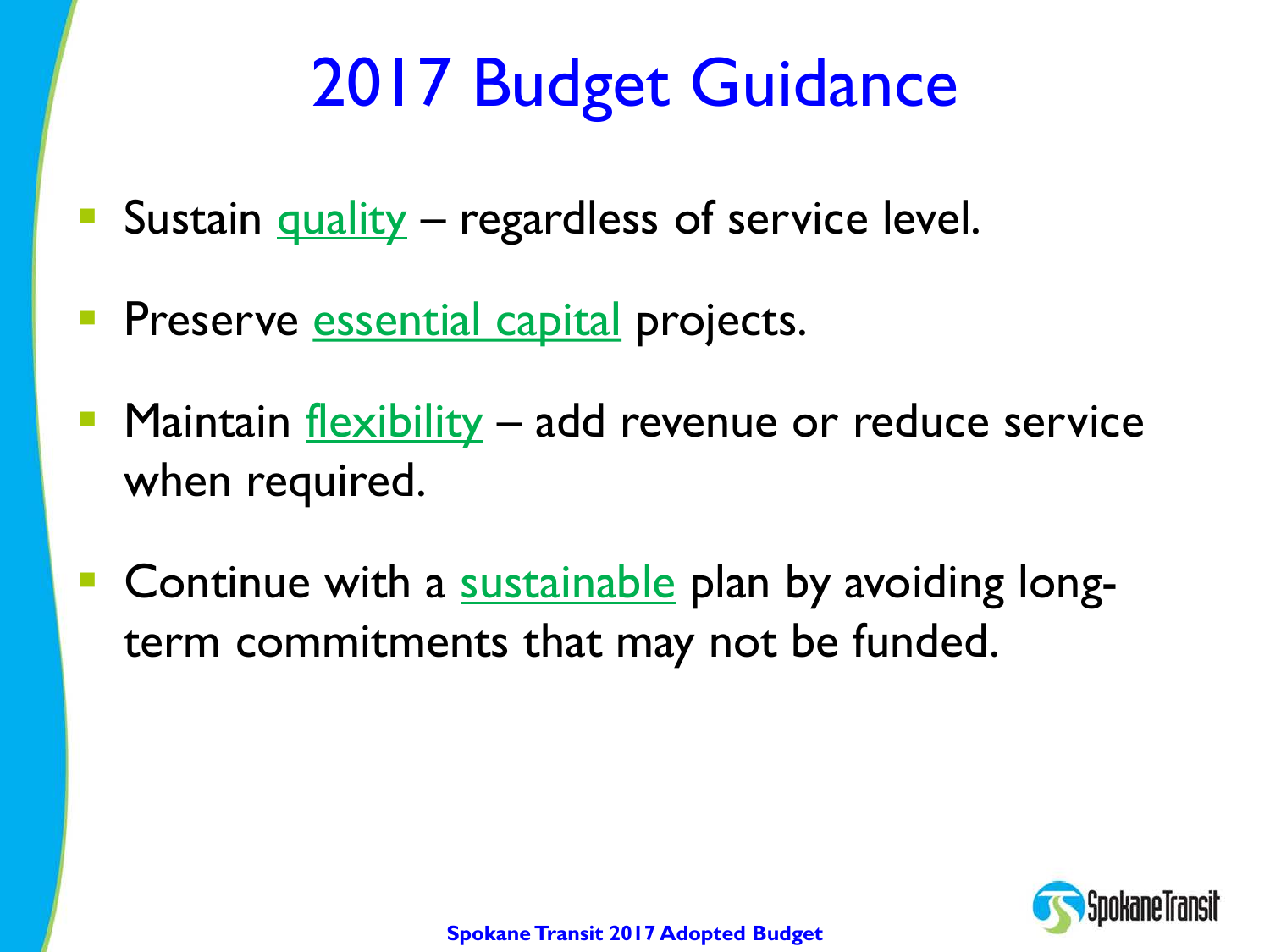# 2017 Operating Expenses

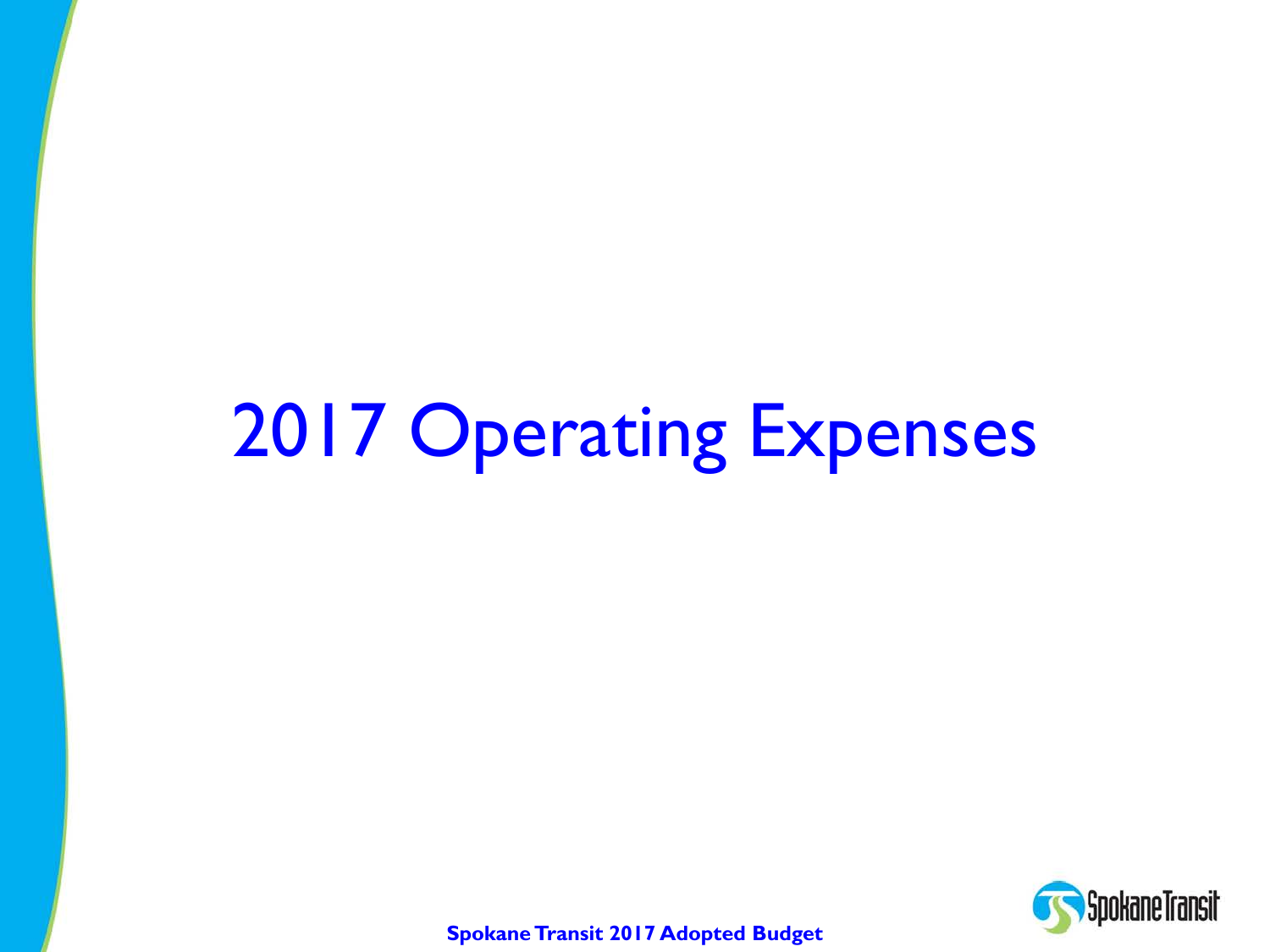## 2017 vs 2016 Operating Expense Budget

## 2017 Operating Expenses \$69,059,203 2016 Operating Expenses 565,203,023 **Operating Expense Change \$ 3,856,180**

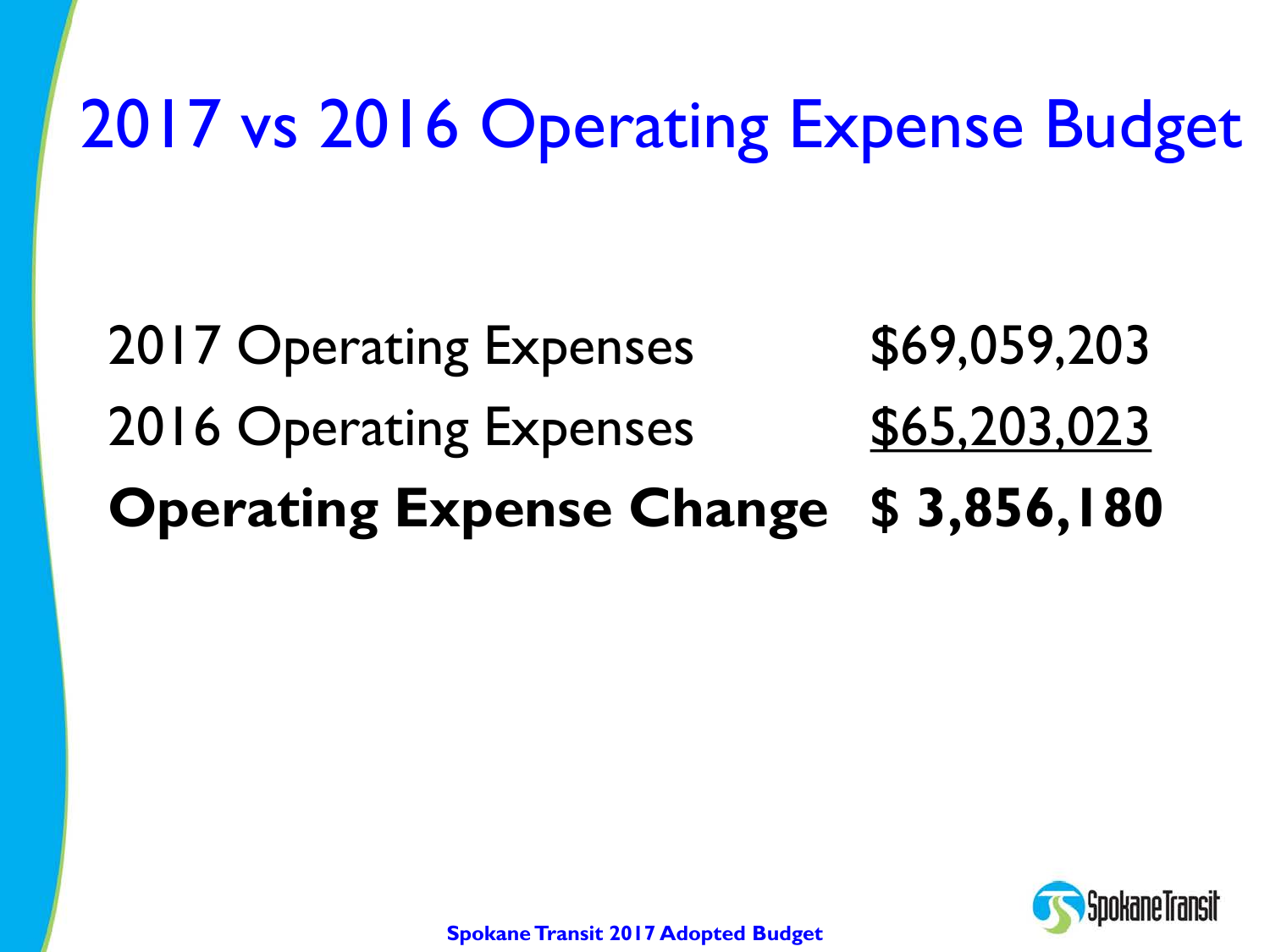## Operating Expense Changes in 2017

90**% of expense changes reflected in items above \$100,000**

| <b>Object</b>                                        | 2016<br><b>Budget</b><br>(Rounded) | \$ Change<br>(Rounded) | 2017<br><b>Budget</b><br>(Rounded) | <b>Increases/(Decreases)</b><br>>\$100,000                     | <b>Amount</b><br>(Rounded)           |
|------------------------------------------------------|------------------------------------|------------------------|------------------------------------|----------------------------------------------------------------|--------------------------------------|
| Labor/Benefits                                       | \$44.1M                            | \$3.2M                 | \$47.3M                            | Labor<br>Medical/Dental<br>Retirement<br><b>Other Benefits</b> | \$1.3M<br>\$1.1M<br>\$0.4M<br>\$0.4M |
| <b>Services</b>                                      | \$8.5M                             | \$0.1M                 | \$8.6M                             | Paratransit                                                    | \$0.1M                               |
| <b>Materials</b>                                     | \$9.0M                             | \$0.2M                 | \$9.2M                             |                                                                |                                      |
| <b>Utilities</b><br><b>Insurance</b><br><b>Other</b> | \$3.6M                             | \$0.4M                 | \$4.0M                             | Property & Liability<br>Insurance                              | \$0.2M                               |
| <b>Total</b>                                         | \$65.2M                            | \$3.9M                 | \$69.1M                            |                                                                | \$3.5M                               |

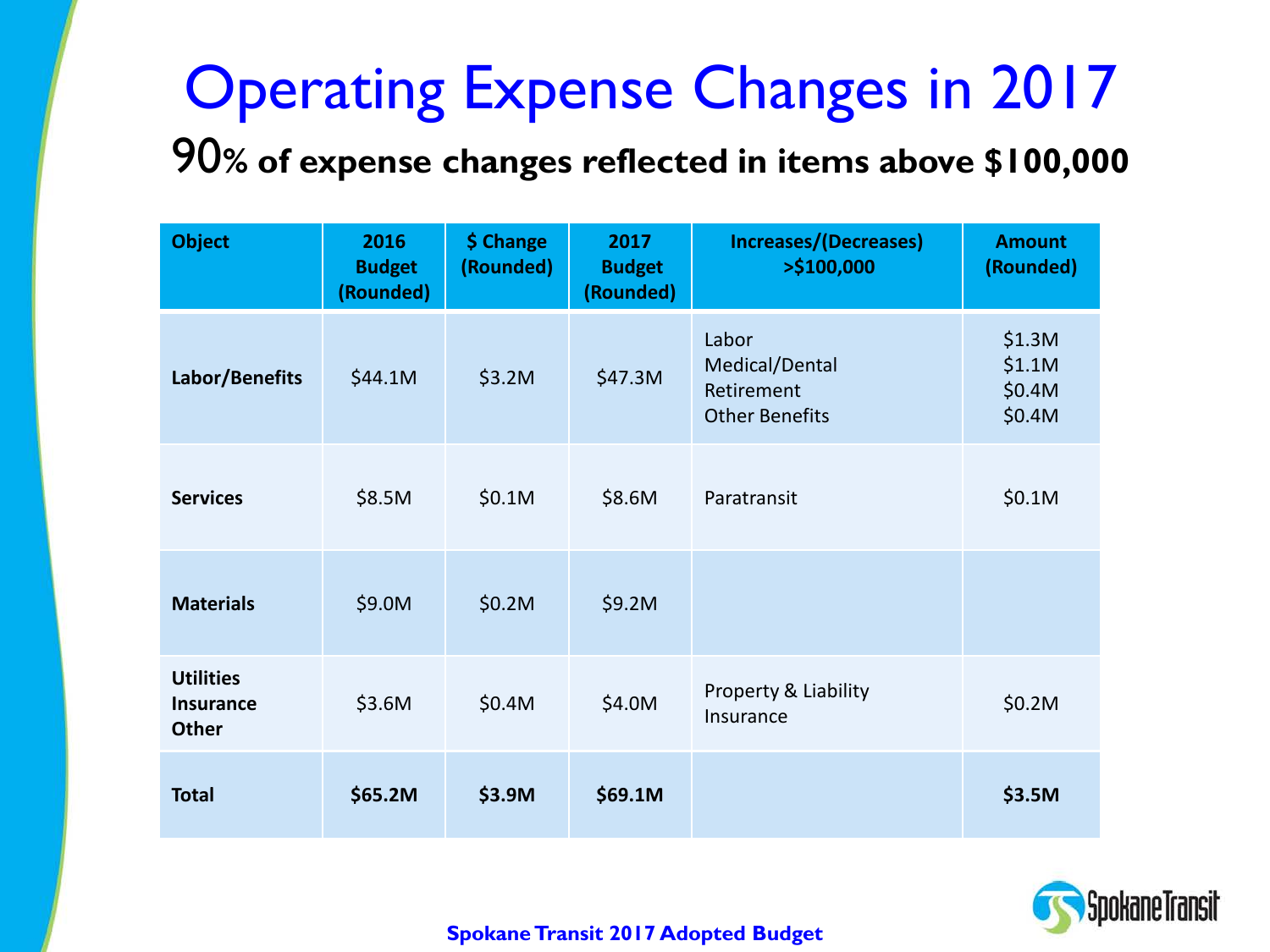#### **Expenses –** Personnel

| <b>Division</b>    | <b>2016 Positions</b>         | <b>Additions</b>                                                                                                                                                                                                                                          | <b>2017 Positions</b>         |
|--------------------|-------------------------------|-----------------------------------------------------------------------------------------------------------------------------------------------------------------------------------------------------------------------------------------------------------|-------------------------------|
| <b>Fixed Route</b> | 371 FT<br>30 PT               | 1 Preventive Maintenance Vehicle Tech<br>1 General Repair Technician<br>1 Facilities & Grounds Laborer<br>1 Security Manager<br>11 Coach Operators (STAMF)<br>1 Assoc Bldg Maintenance Spec (STAMF)                                                       | 387 FT<br><b>30 PT</b>        |
| Paratransit        | 89 FT<br>5 PT                 | 1 Paratransit Customer Support Spec                                                                                                                                                                                                                       | 92 FT<br>3 PT                 |
| Vanpool            | 2FT                           |                                                                                                                                                                                                                                                           | 2FT                           |
| Administrative     | 42 FT                         | 1 Contract Compliance Specialist<br>1 Transit Planner I (STAMF)<br>1 Transit Planner IV (STAMF)<br>1 Capital Project Coordinator (STAMF)<br>1 Human Resources Specialist (STAMF)<br>1 Procurement Coordinator (STAMF)<br>1 Accounting Coordinator (STAMF) | 49 FT                         |
| Capital            |                               | 1 Sr Capital Project Manager (STAMF)<br>1 Capital Project Manager (STAMF)                                                                                                                                                                                 | 2FT                           |
| <b>Total</b>       | <b>504 FT</b><br><b>35 PT</b> | 26 Full Time                                                                                                                                                                                                                                              | <b>532 FT</b><br><b>33 PT</b> |
|                    |                               |                                                                                                                                                                                                                                                           | <b>Call College</b>           |

*New between Proposed and Final Proposed*

FT = Full time PT = Part time

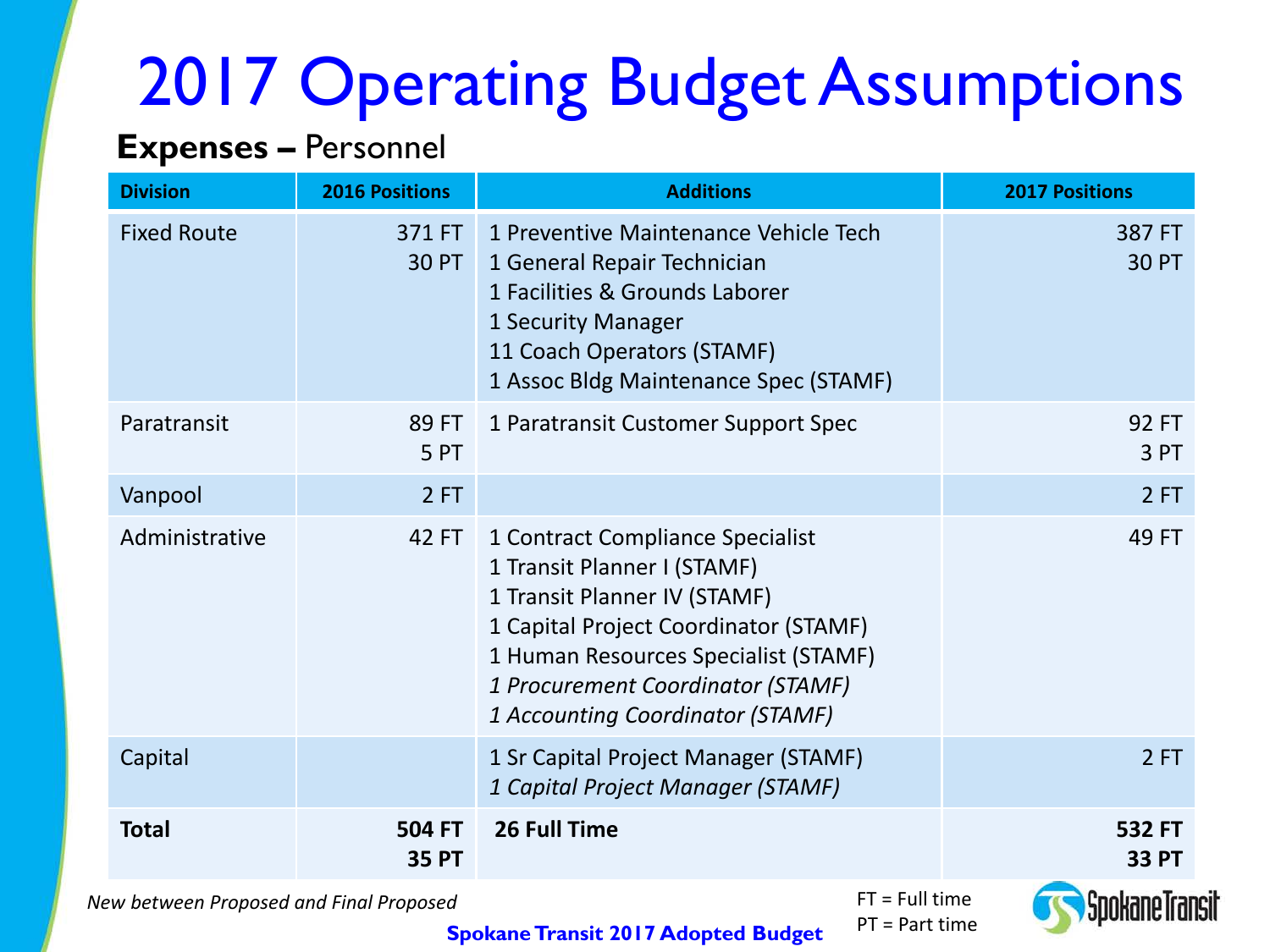### **Expenses –** Compensation

| <b>Employee</b><br><b>Group</b>                                                                           | #<br><b>Of Employees</b><br>(October 2016) | <b>Contract</b><br><b>Term</b>               | 2017<br><b>General Wage</b><br><b>Increase</b> |
|-----------------------------------------------------------------------------------------------------------|--------------------------------------------|----------------------------------------------|------------------------------------------------|
| ATU 1015 (Fixed Route<br>Operators, Maintenance,<br>Facilities & Grounds, Customer<br>Service & Clerical) | 376                                        | <b>April 2014</b><br>to<br><b>March 2017</b> | <b>TBD</b>                                     |
| AFSCME 3939 (Paratransit)                                                                                 | 71                                         | <b>July 2015</b><br>to<br><b>June 2018</b>   | 1.50%                                          |
| ATU 1598 (Fixed Route &<br><b>Paratransit Supervisors)</b>                                                | 23                                         | February 2015<br>to<br>January 2018          | 1.50%                                          |
| Management & Administrative<br>(Includes Security)                                                        | 67                                         | At Will                                      | 1.50%                                          |
| Total                                                                                                     | 537                                        |                                              |                                                |

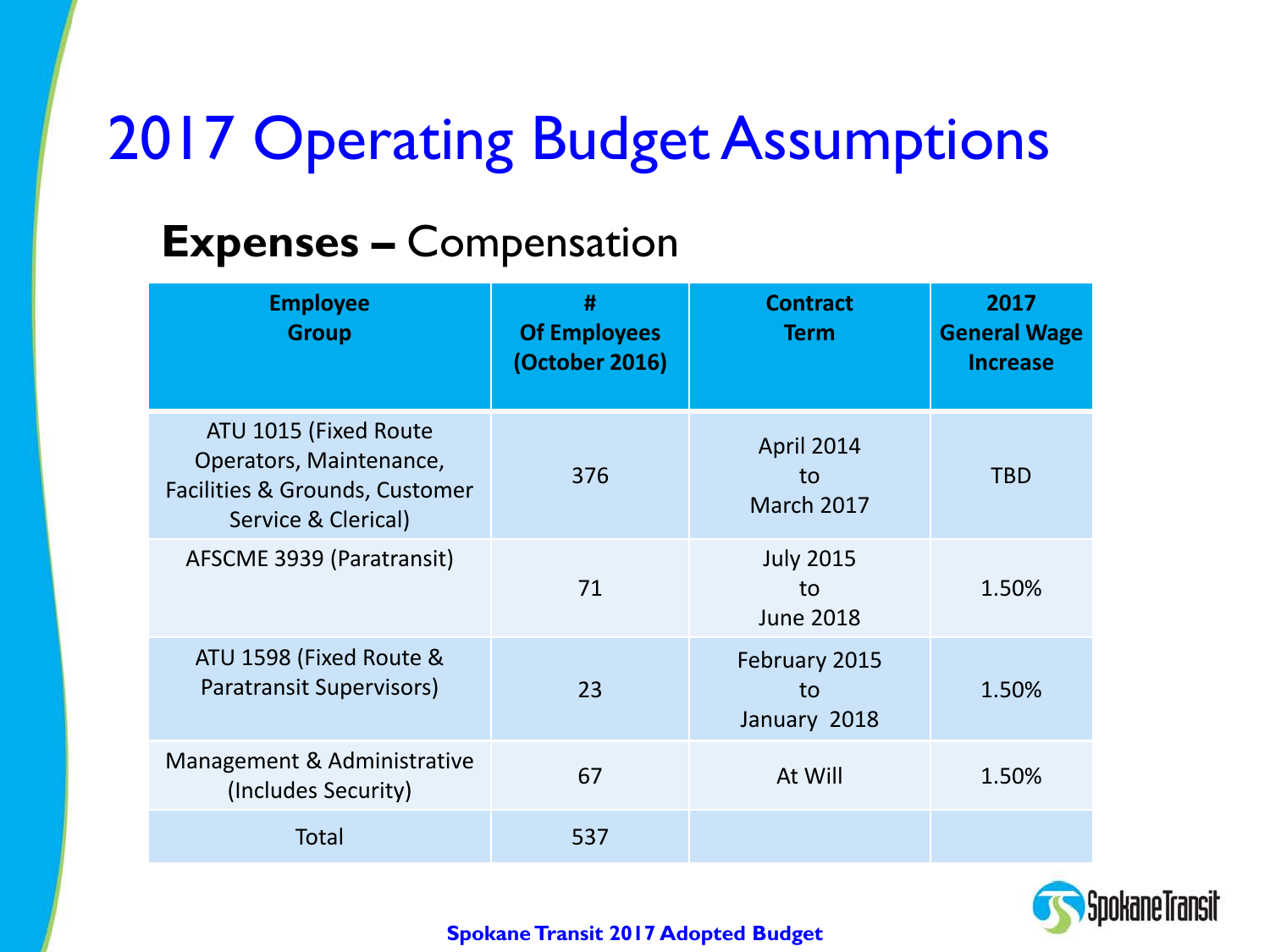### **Expenses –** Benefits

- **Medical & Dental** 
	- **18.05% 20% Premera Medical Premium Increase**
	- **14% Group Health Medical Premium Increase**
	- **Premium Sharing for Premera plan:** 
		- Employee Share from 7% to 10%
		- Employee Share for Dependents from 17% to 20%
	- 5.14% 5% Dental Premium Increase
- **Retirement** 
	- Employer's retirement contribution rate
		- **11.18%** January 1, 2017 June 30, 2017
		- 12.52% July 1, 2017 December 31, 2017
	- Employee's contribution rate
		- **PERS 1 6.0% on-going (statutorily set)**
		- **PERS 2 738%**
		- **PERS 3 Varies 5% to 15%**

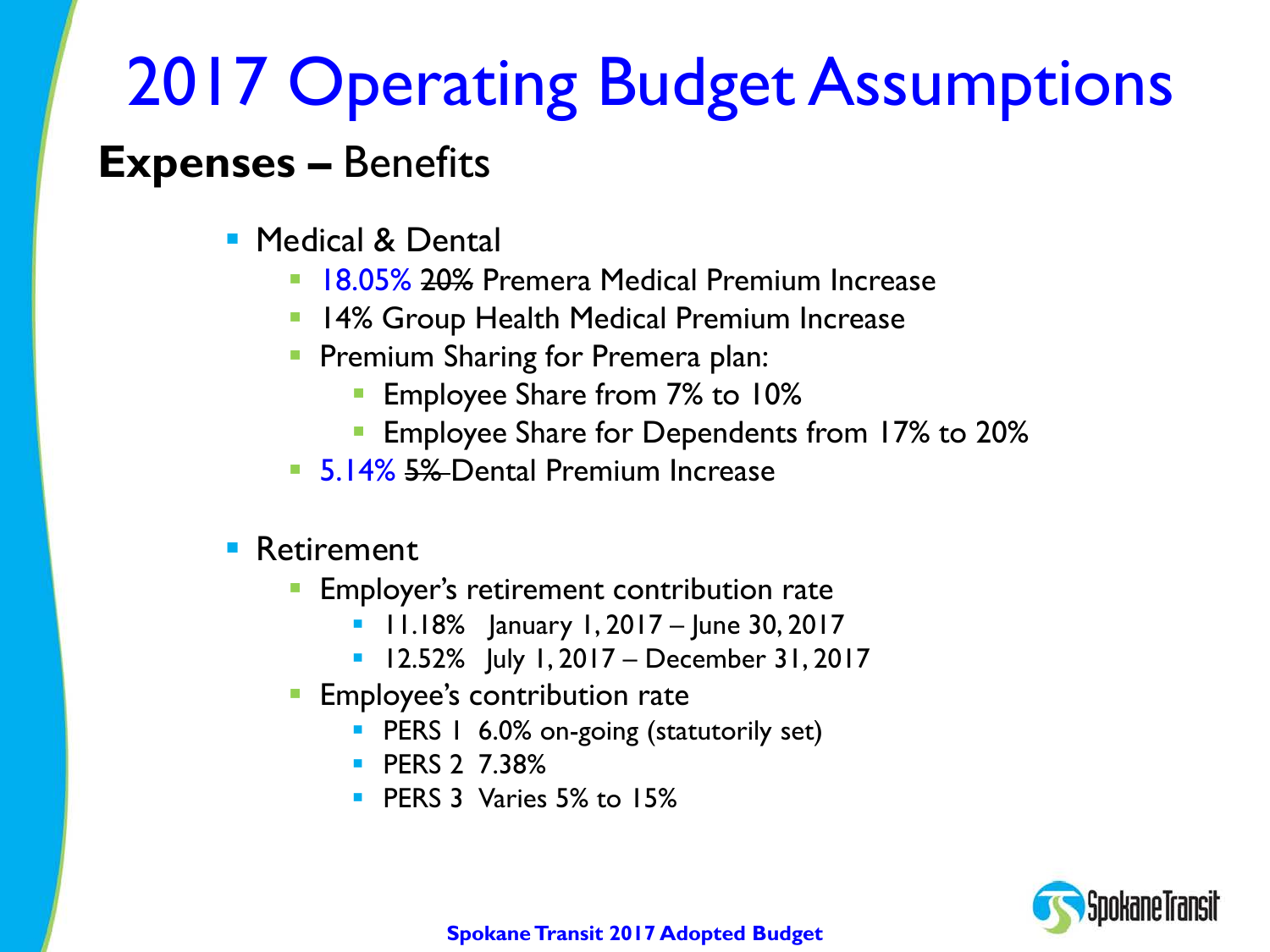### **Expenses:**

■ Fuel

| <b>Diesel</b> | $12.9\%$ decrease <sup>1</sup> |
|---------------|--------------------------------|
|               |                                |

Gasoline  $11.2\%$  decrease<sup>1</sup>

|               |                       | <b>Total Fuel</b>     |                       |                         |
|---------------|-----------------------|-----------------------|-----------------------|-------------------------|
|               | 2015<br><b>Actual</b> | 2016<br><b>Budget</b> | 2017<br><b>Budget</b> | <b>Budget</b><br>(appr) |
| <b>Diesel</b> | \$1.84                | \$3.00                | \$2.61                | \$3.6M                  |
| Gasoline      | \$2.13                | \$2.83                | \$2.52                | \$0.3M                  |
|               |                       |                       |                       |                         |
| <b>Total</b>  |                       |                       |                       | \$3.9M                  |

1 Energy Information Administration July 2016 forecast with ½ standard deviation

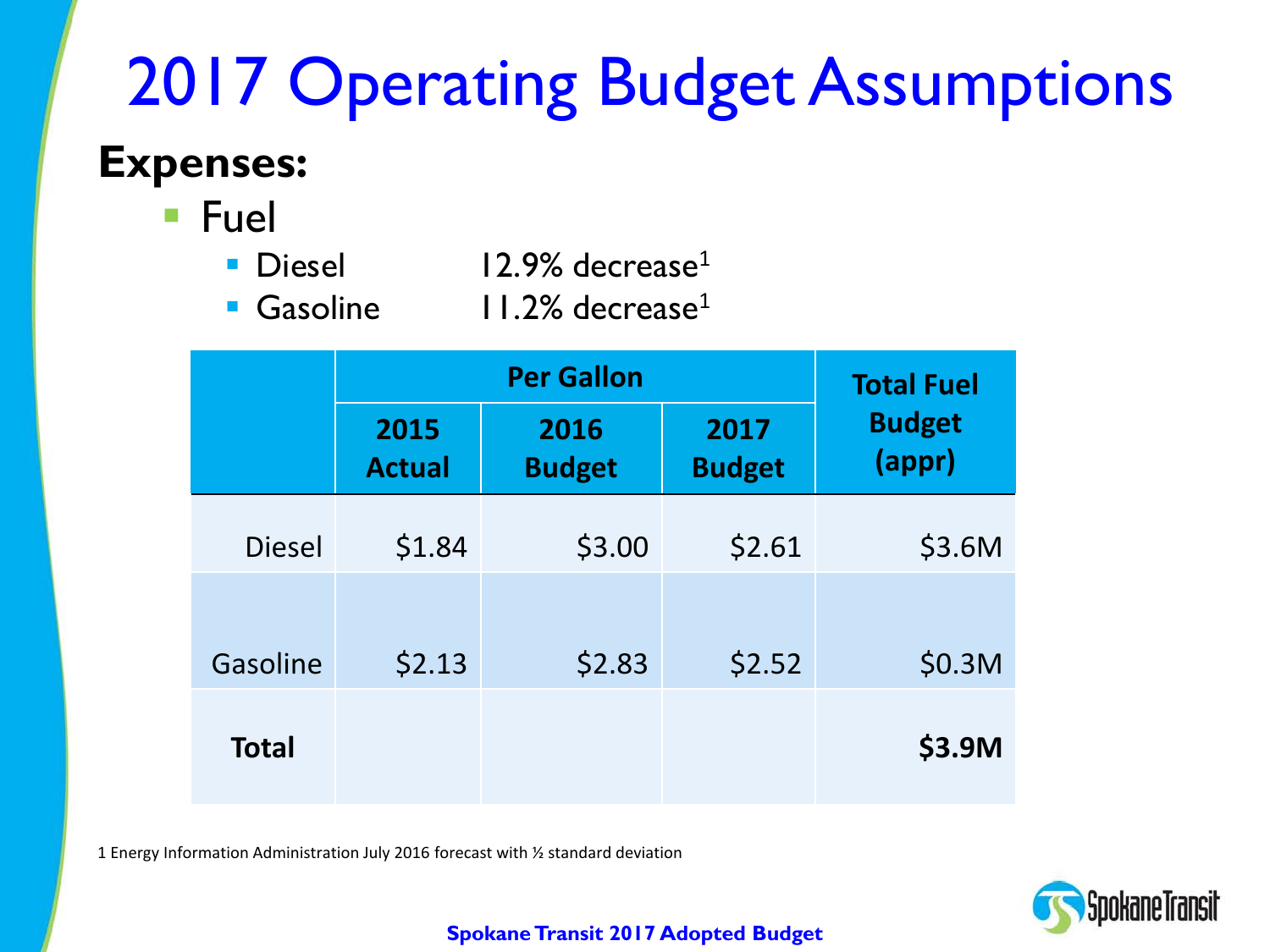### 2017 Changes from Proposed to Final Proposed Budget

#### **Summary of Expenditure Changes**

|                                          | <b>Operating</b> | Capital/Fleet<br>Replacement | <b>Total</b> |
|------------------------------------------|------------------|------------------------------|--------------|
| <b>Proposed Expenditure Budget</b>       | \$68,942,140     | \$26,280,892                 | \$95,223,032 |
| Labor                                    | 164,751          | $-0-$                        | 164,751      |
| <b>Benefits</b>                          | (67, 463)        | $-0-$                        | (67, 463)    |
| <b>Materials</b>                         | 19,775           | $-0-$                        | 19,775       |
| <b>Total Changes</b>                     | 117,063          | $-0-$                        | 117,063      |
| <b>Final Proposed Expenditure Budget</b> | \$69,059,203     | \$26,280,892                 | \$95,340,095 |

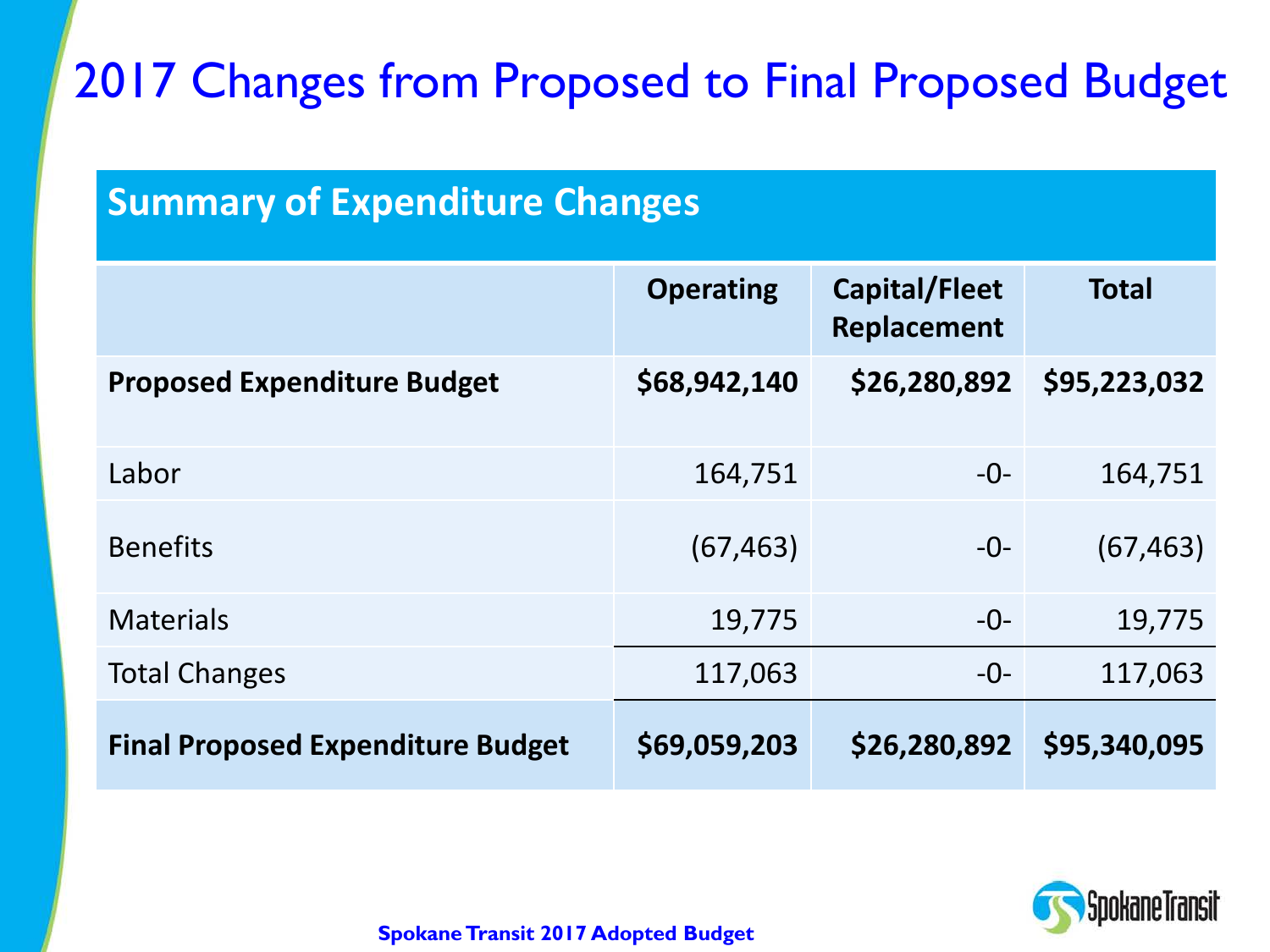## 2017 Operating Expenses by Division



#### \$69,059,203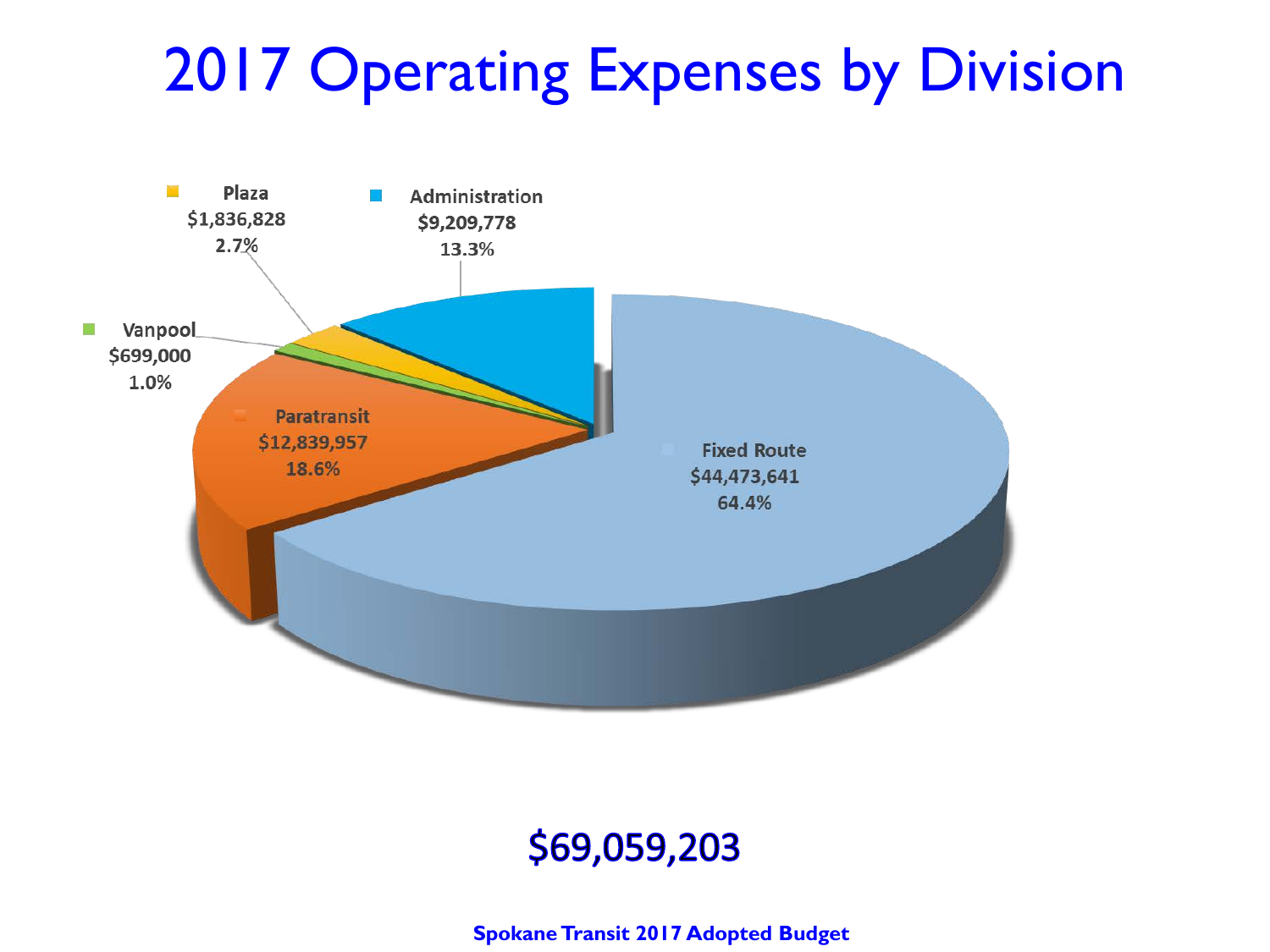## 2017 Operating Expenses by Object



#### \$69,059,203

**NOTE: As required by federal accounting standards, "labor" includes wages for work time only. "Benefits" includes wages for paid time off. "Materials" include fuel costs.**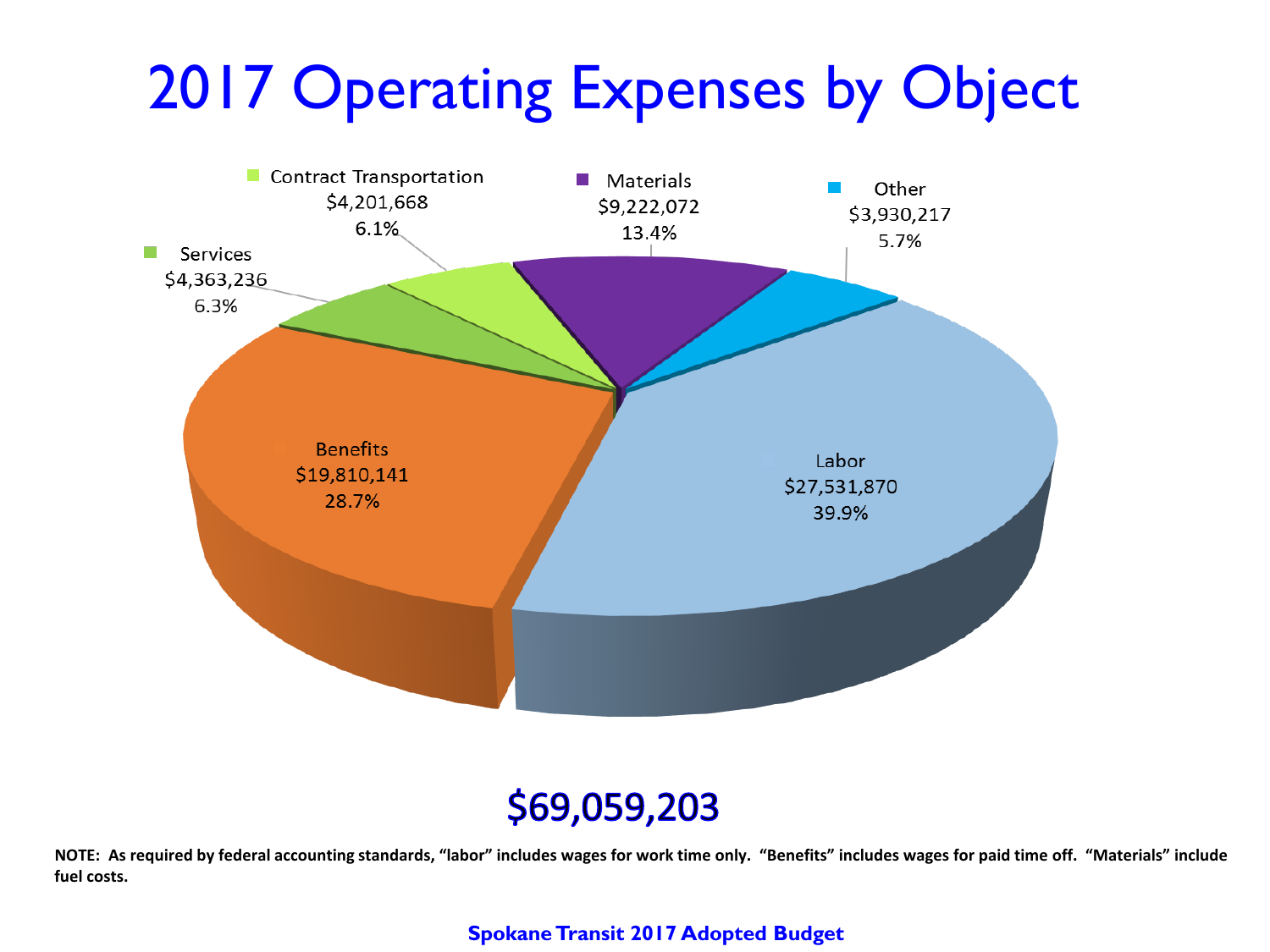# 2017 Operating Revenue

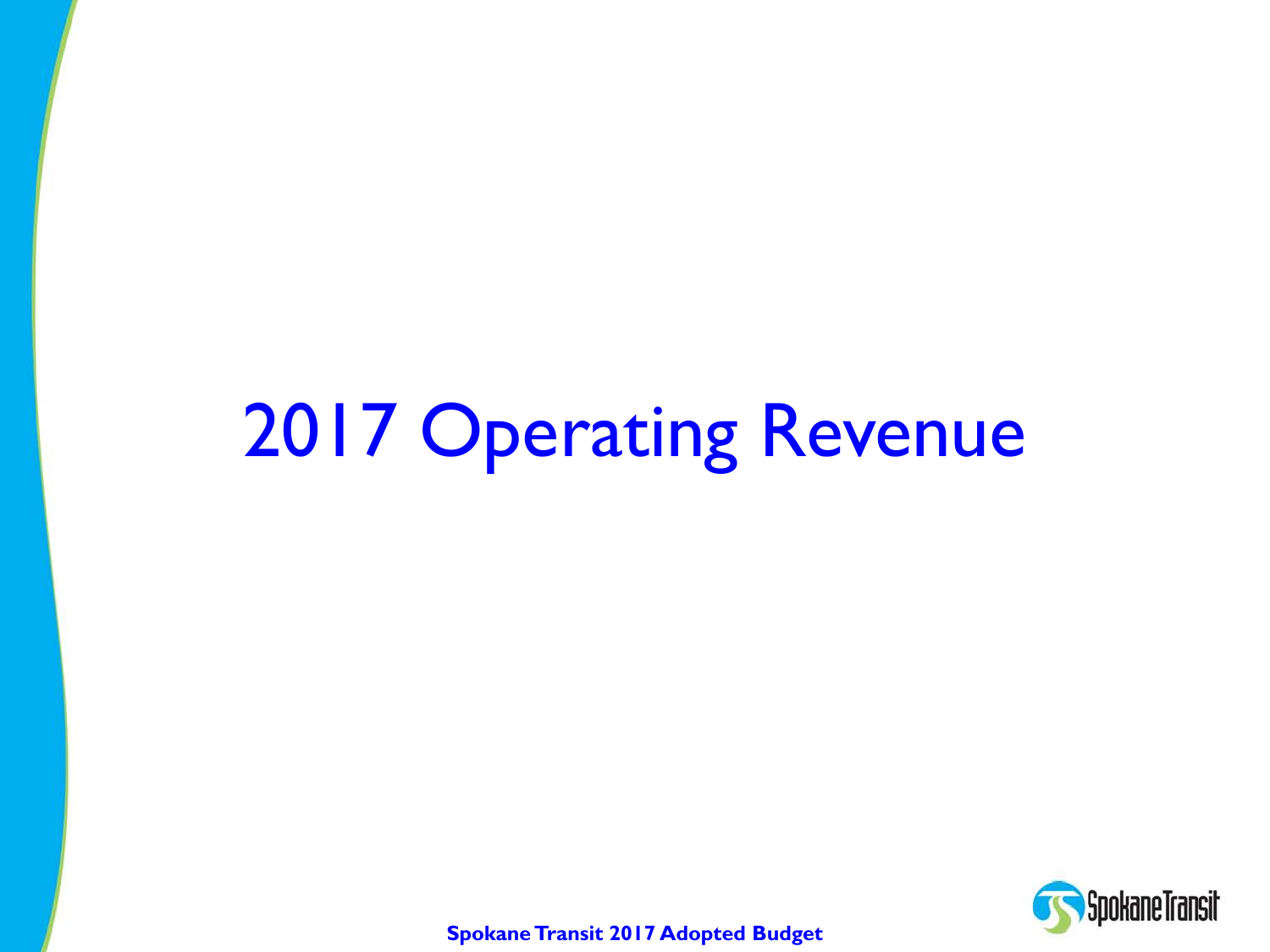## 2017 vs 2016 Operating Revenue Budget

## 2017 Operating Revenue \$77,330,393 2016 Operating Revenue 570,212,909 **Operating Revenue Change \$ 7,117,484**

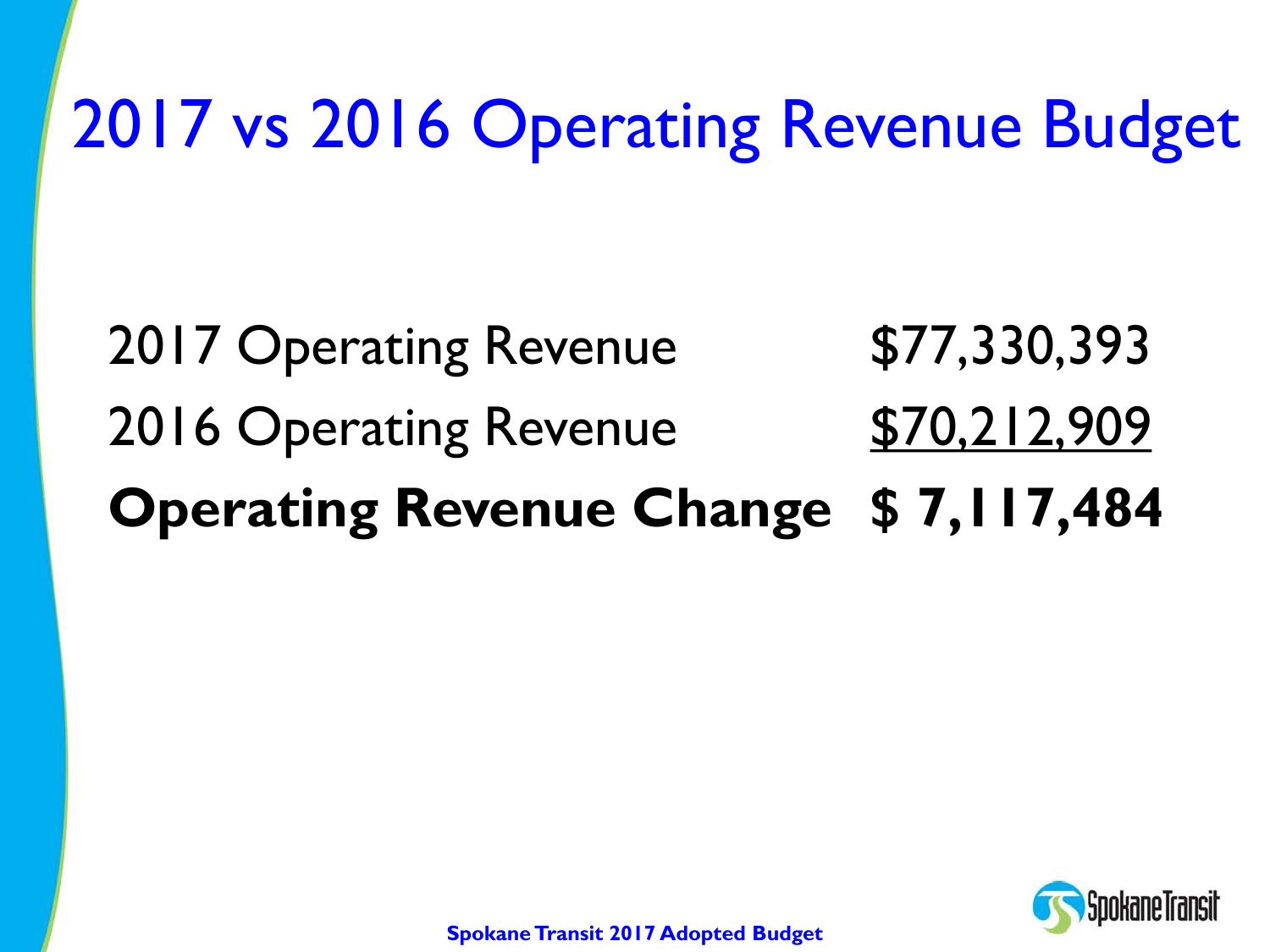## Trend vs Actual Value of 1/10th of a Cent Sales Tax Rate



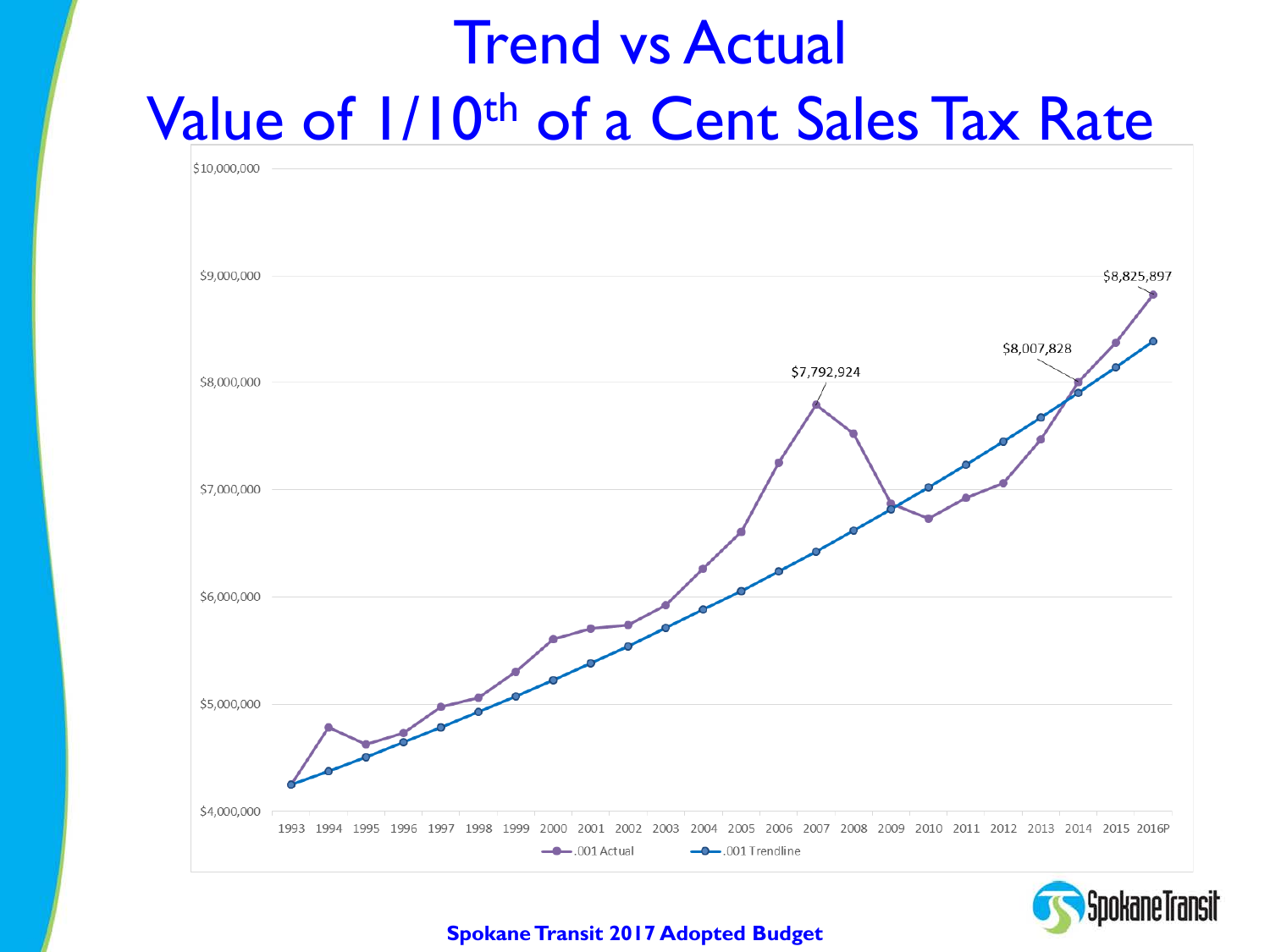Final Proposed Operating Budget Assumptions

### **Revenue –** Sales Tax

**Sales tax revenue growth assumption based** on Board direction of 3.0% trend.

**S500,000** one-time addition to reflect current economic conditions.

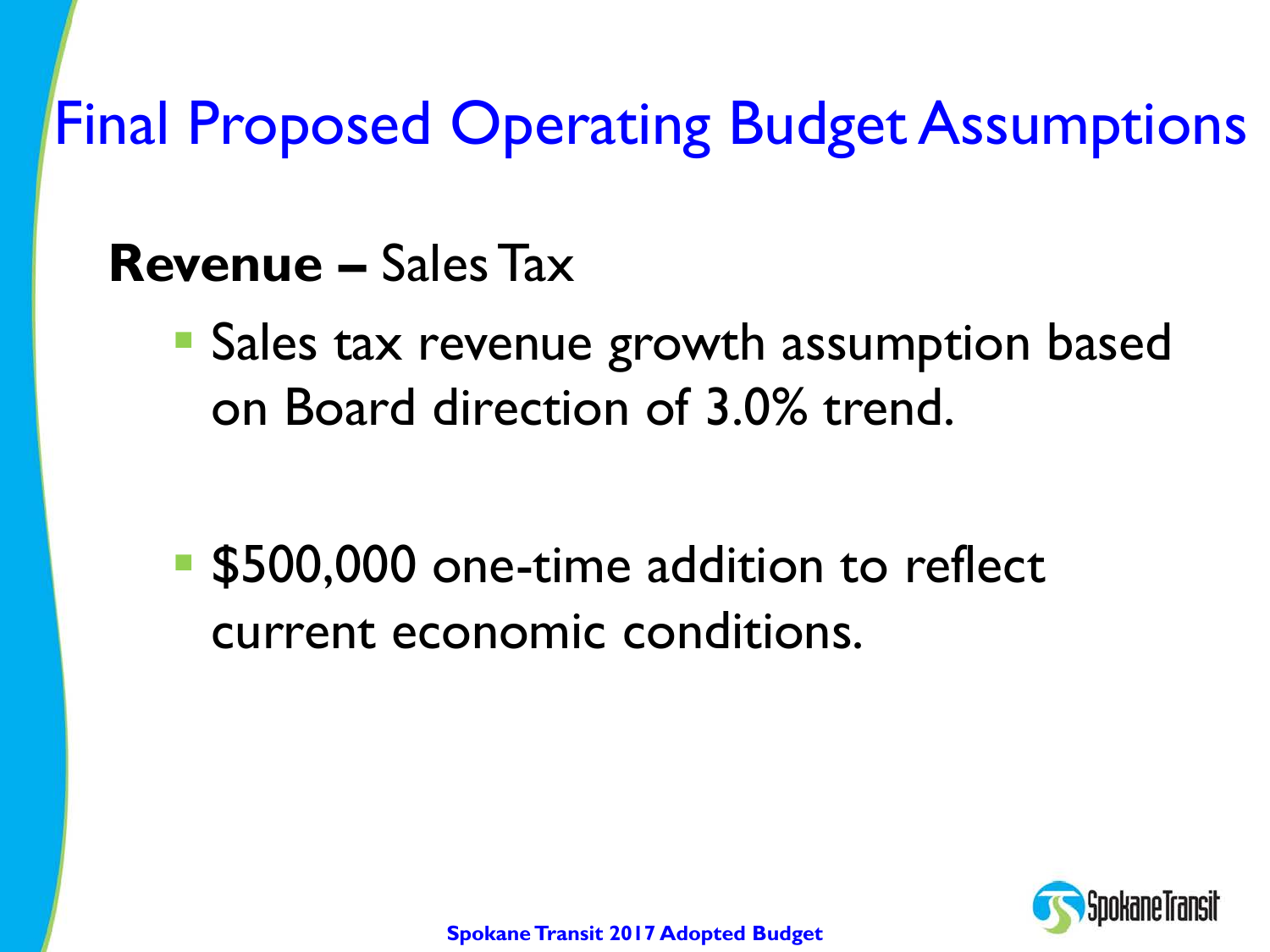Final Proposed Operating Budget Assumptions

### **Revenue –** Fare

- Fare revenue based on:
	- Sustaining 2016 ridership levels for Fixed Route
	- **Paratransit growth of 0.5% over 2016**
	- Sustaining 2016 Vanpool ridership
	- **Fare Increase effective July 1, 2017**

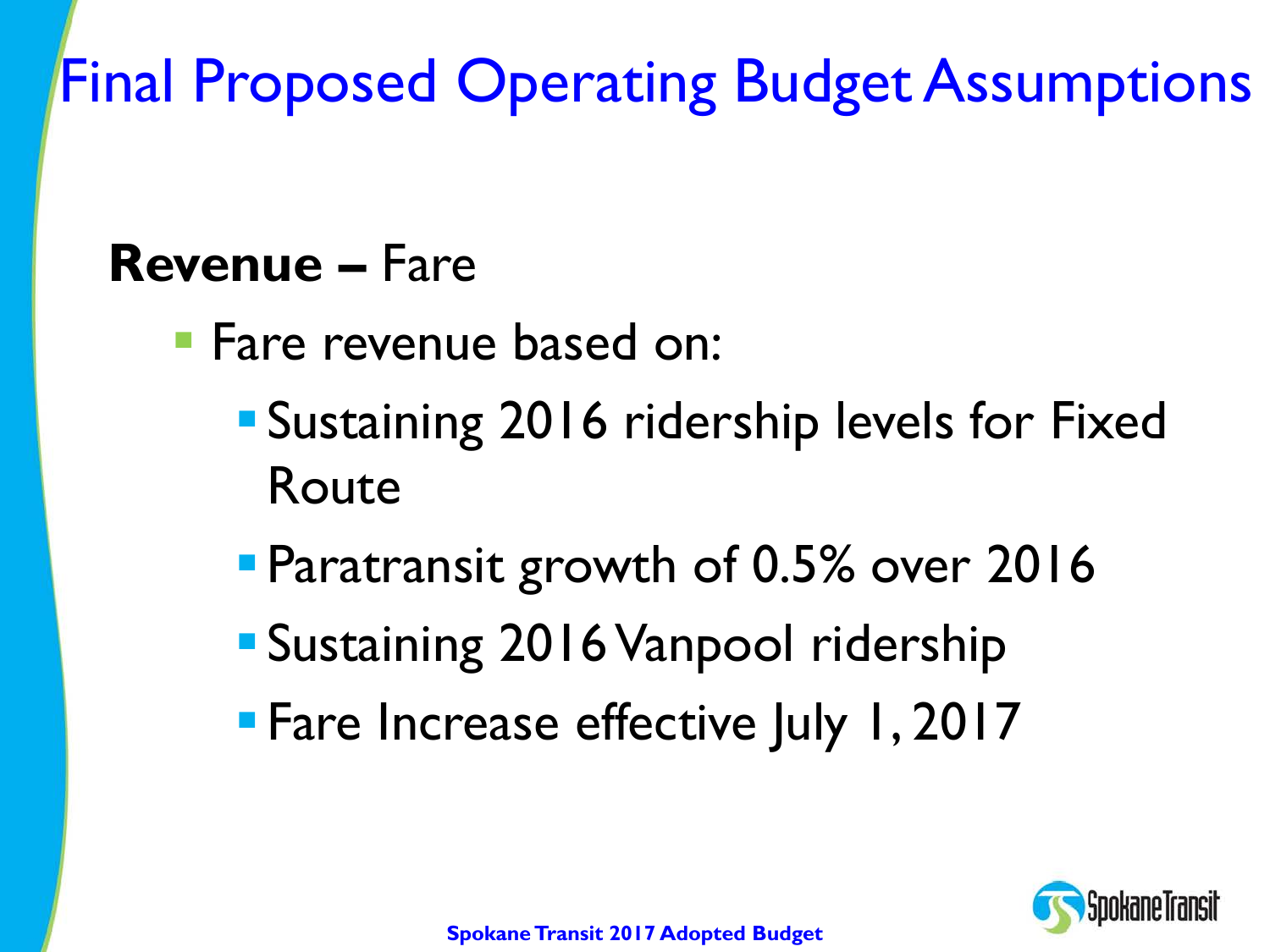Final Proposed Operating Budget Assumptions

**Revenue –** Grants and Miscellaneous

- **Federal grants of \$7.9M**
- State grants of \$1.4M
- **Interest rate assumption of 1.0%**

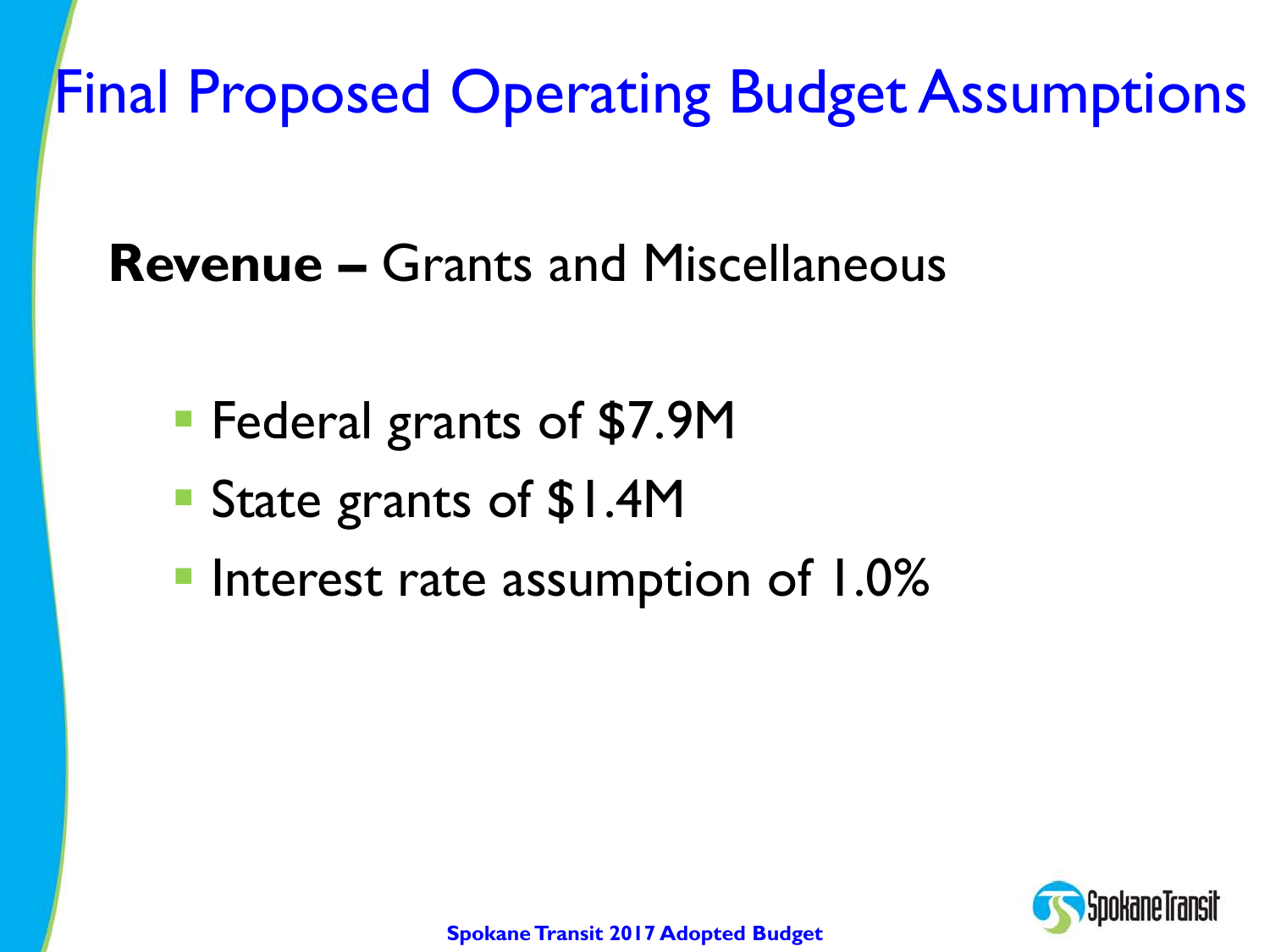## 2017 Operating Revenues



#### \$77,330,393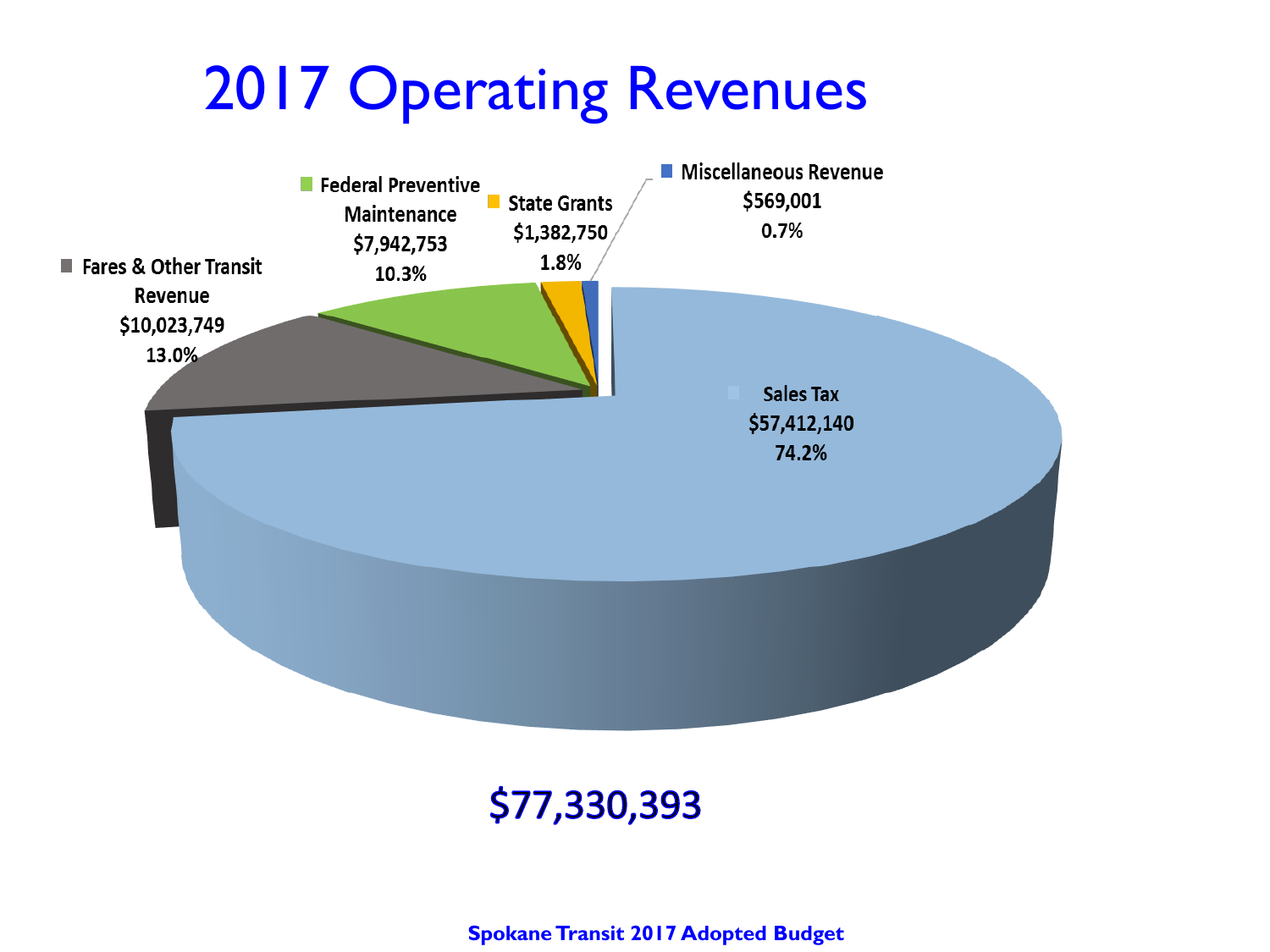### 2017 Revenue Changes from Proposed to Final Proposed Budget

| <b>Summary of Revenue Changes</b>              |                  |                |                 |              |
|------------------------------------------------|------------------|----------------|-----------------|--------------|
|                                                | <b>Operating</b> | <b>Capital</b> | Draw on<br>Cash | <b>Total</b> |
| <b>Proposed Revenue</b><br><b>Budget</b>       | \$77,330,393     | \$11,483,803   | \$6,408,836     | \$95,223,032 |
| Draw on Cash                                   |                  |                | 117,063         | 117,063      |
| <b>Total Changes</b>                           |                  |                |                 | 117,063      |
| <b>Final Proposed</b><br><b>Revenue Budget</b> | \$77,330,393     | \$11,483,803   | \$6,525,899     | \$95,340,095 |

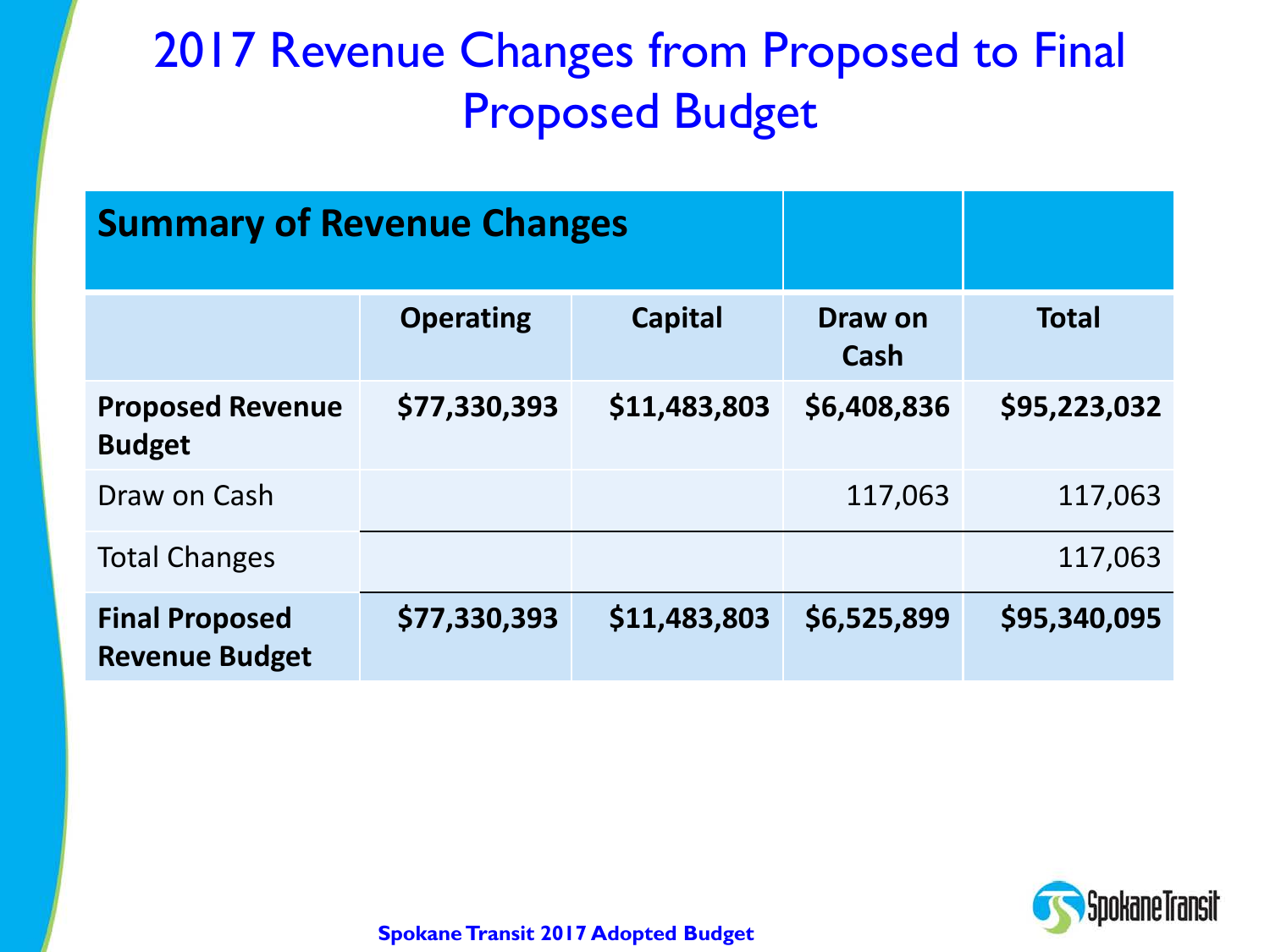2017 Capital

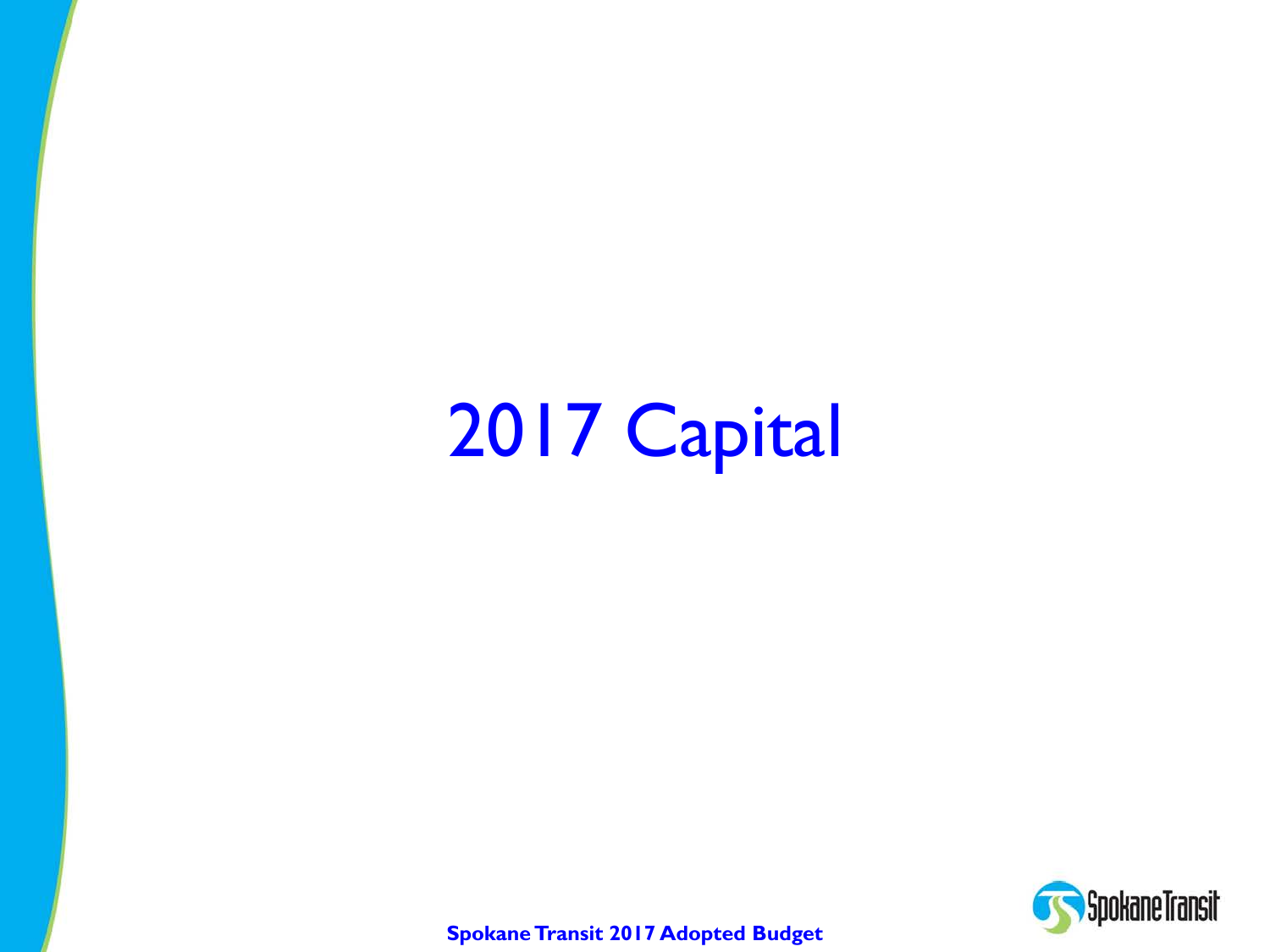

**<sup>1</sup>** Amount excludes Fixed Route Coaches and Paratransit Vans funded from Fleet Replacement Fund. **Spokane Transit 2017 Adopted Budget**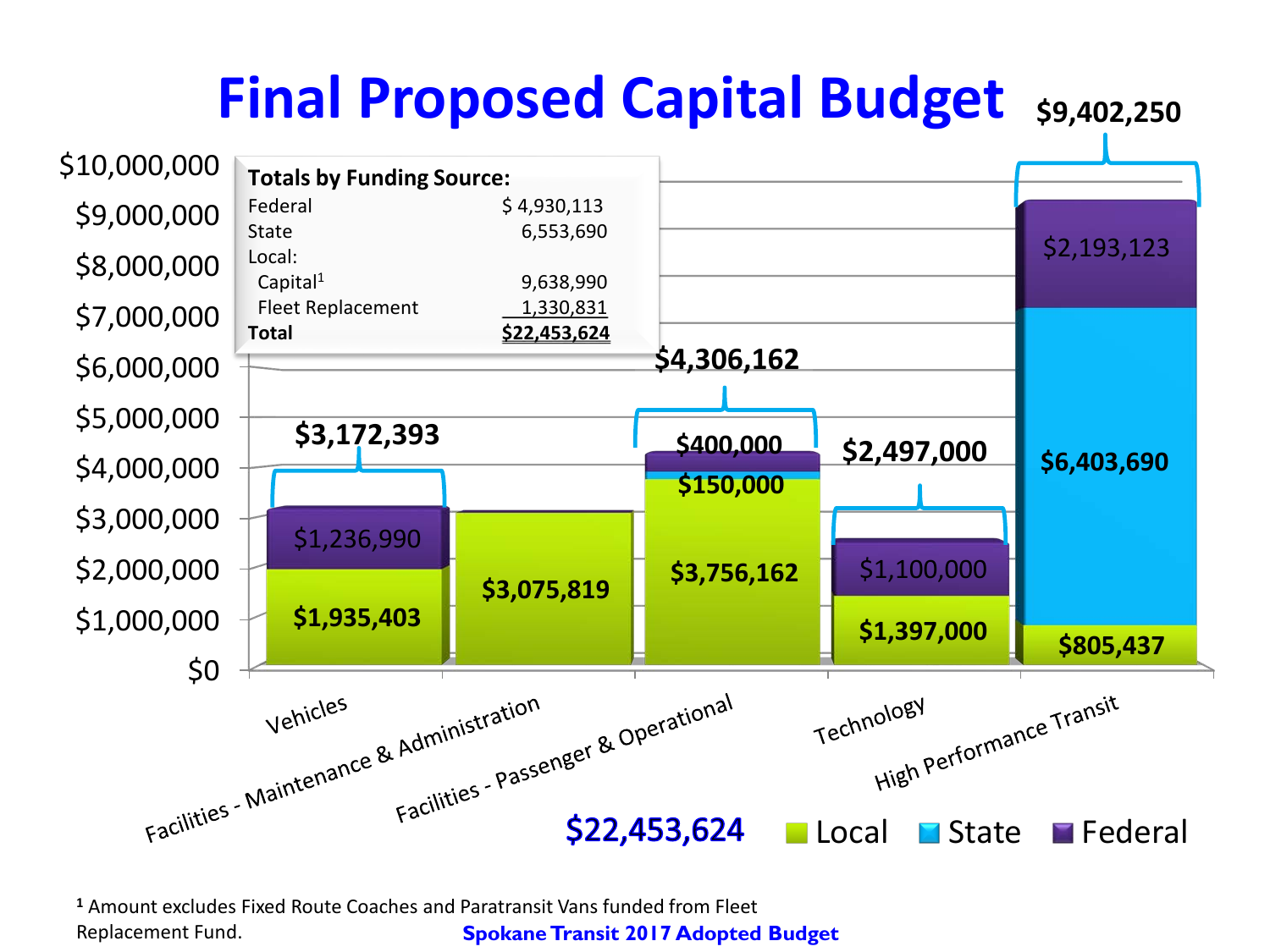### Final Proposed Budget Comparison 2016 to 2017

|                                               |             | 2017 Budget-Final | \$ Change from | % Change from |
|-----------------------------------------------|-------------|-------------------|----------------|---------------|
|                                               | 2016 Budget | Proposed          | 2016 Budget    | 2016 Budget   |
| <b>Estimated Revenues:</b>                    |             |                   |                |               |
| Fares & Other Transit Revenue                 | 10,545,917  | 10,023,749        | (522, 168)     | $-5.0%$       |
| Sales Tax                                     | 50,315,522  | 57,412,140        | 7,096,618      | 14.1%         |
| <b>State Grants</b>                           | 1,126,500   | 1,382,750         | 256,250        | 22.7%         |
| Miscellaneous Revenue                         | 511,874     | 569,001           | 57,127         | 11.2%         |
| <b>Federal Preventive Maintenance</b>         | 7,614,096   | 7,942,753         | 328,657        | 4.3%          |
| <b>Other Federal Grants</b>                   | 99,000      |                   | (99,000)       | $-100.0\%$    |
| <b>Subtotal: Operating Revenues</b>           | 70,212,909  | 77,330,393        | 7,117,484      | 10.1%         |
| <b>Federal Capital Revenue</b>                | 3,037,636   | 4,930,113         | 1,892,477      | 62.3%         |
| <b>State Capital Revenue</b>                  | 493,000     | 6,553,690         | 6,060,690      | 1229.3%       |
| <b>Subtotal: Capital Revenue</b>              | 3,530,636   | 11,483,803        | 7,953,167      | 225.3%        |
| <b>Total Revenue</b>                          | 73,743,545  | 88,814,196        | 15,070,651     | 20.4%         |
| Decrease in Cash Balance                      | 7,638,211   | 6,525,899         | (1, 112, 312)  | $-14.6%$      |
| <b>Total Source of Funds</b>                  | 81,381,756  | 95,340,095        | 13,958,339     | 17.2%         |
|                                               |             |                   |                |               |
| <b>Estimated Expenditures:</b>                |             |                   |                |               |
| <b>Fixed Route</b>                            | 42,869,489  | 44,473,641        | 1,604,152      | 3.7%          |
| Paratransit                                   | 11,967,034  | 12,839,957        | 872,923        | 7.3%          |
| Vanpool                                       | 707,531     | 699,000           | (8,531)        | $-1.2%$       |
| Plaza                                         | 1,575,427   | 1,836,828         | 261,401        | 16.6%         |
| Administration                                | 8,083,542   | 9,209,778         | 1,126,236      | 13.9%         |
| <b>Total Operating Expenses</b>               | 65,203,023  | 69,059,203        | 3,856,180      | 5.9%          |
| Capital Expenditures - Includes FR & PT Fleet | 14,604,009  | 22,453,624        | 7,849,615      | 53.7%         |
| FR & PT Fleet Replacement Allocation          | 1,574,724   | 3,827,268         | 2,252,544      | 143.0%        |
| <b>Total Use of Funds</b>                     | 81,381,756  | 95,340,095        | 13,958,339     | 17.2%         |

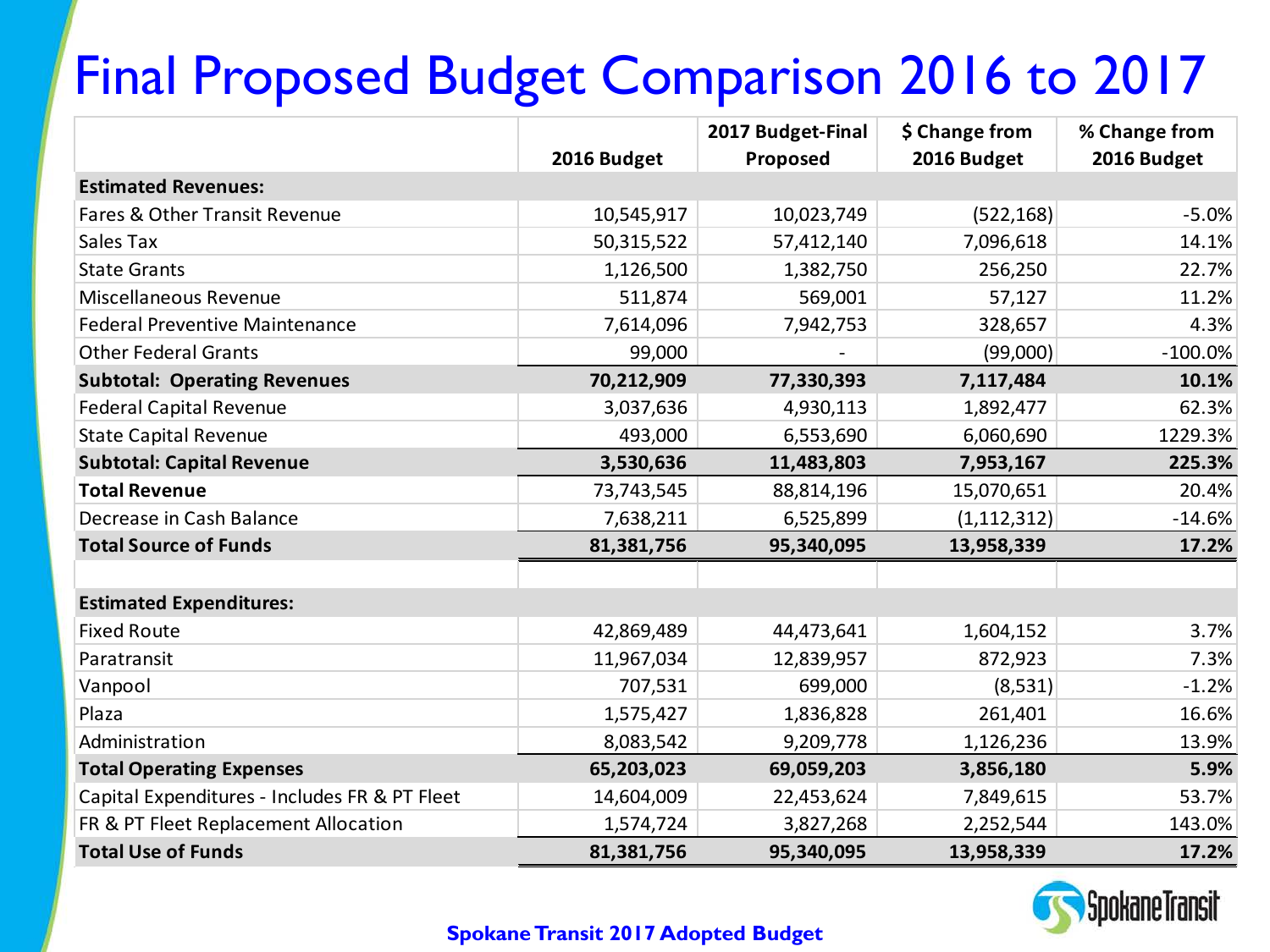## 2017 Cash and Reserve Analysis

|                                                                     | <b>2017 Final</b>      |
|---------------------------------------------------------------------|------------------------|
|                                                                     | <b>Proposed Budget</b> |
| <b>OPERATING ACTIVITIES</b>                                         |                        |
| Revenue (excluding capital grants)                                  | \$77,330,393           |
| <b>Operating Expense</b>                                            | $(\$69,059,203)$       |
| <b>Revenue Over / (Under) Operating Expenses</b>                    | \$8,271,190            |
|                                                                     |                        |
| <b>CAPITAL ACTIVITIES (Local Funds)</b>                             |                        |
| Purchase of Property, Plant, and Equipment                          | (9,638,990)            |
| FR & PT Fleet Replacement Allocation                                | (3,827,268)            |
| <b>Total Local Cash Used for Capital Activities</b>                 | (13, 466, 258)         |
|                                                                     |                        |
| <b>NET DECREASE IN CASH</b>                                         | (5, 195, 068)          |
| CASH (Projected beginning 2017)                                     | 48,202,184             |
| <b>CASH</b> (Projected ending 2017)                                 | 43,007,116             |
|                                                                     |                        |
| <b>BOARD DESIGNATED RESERVES</b>                                    |                        |
| Operating Reserve (15% of Operating Expenses)                       | (10,358,881)           |
| <b>Risk Reserve</b>                                                 | (5,500,000)            |
| <b>Right of Way Acquisition Reserve</b>                             | (4,950,000)            |
|                                                                     | (20,808,881)           |
|                                                                     |                        |
| 2017 Estimated End of Year Cash Balance After Reserves <sup>1</sup> | \$22,198,235           |

1 Estimated end of year cash balance after reserves are used for future capital expenditures included in the 2017-2022 Capital Improvement Plan. This excludes the end of year cash balance in the Fleet Replacement Fund which is \$7,623,383 as of September 30, 2016.

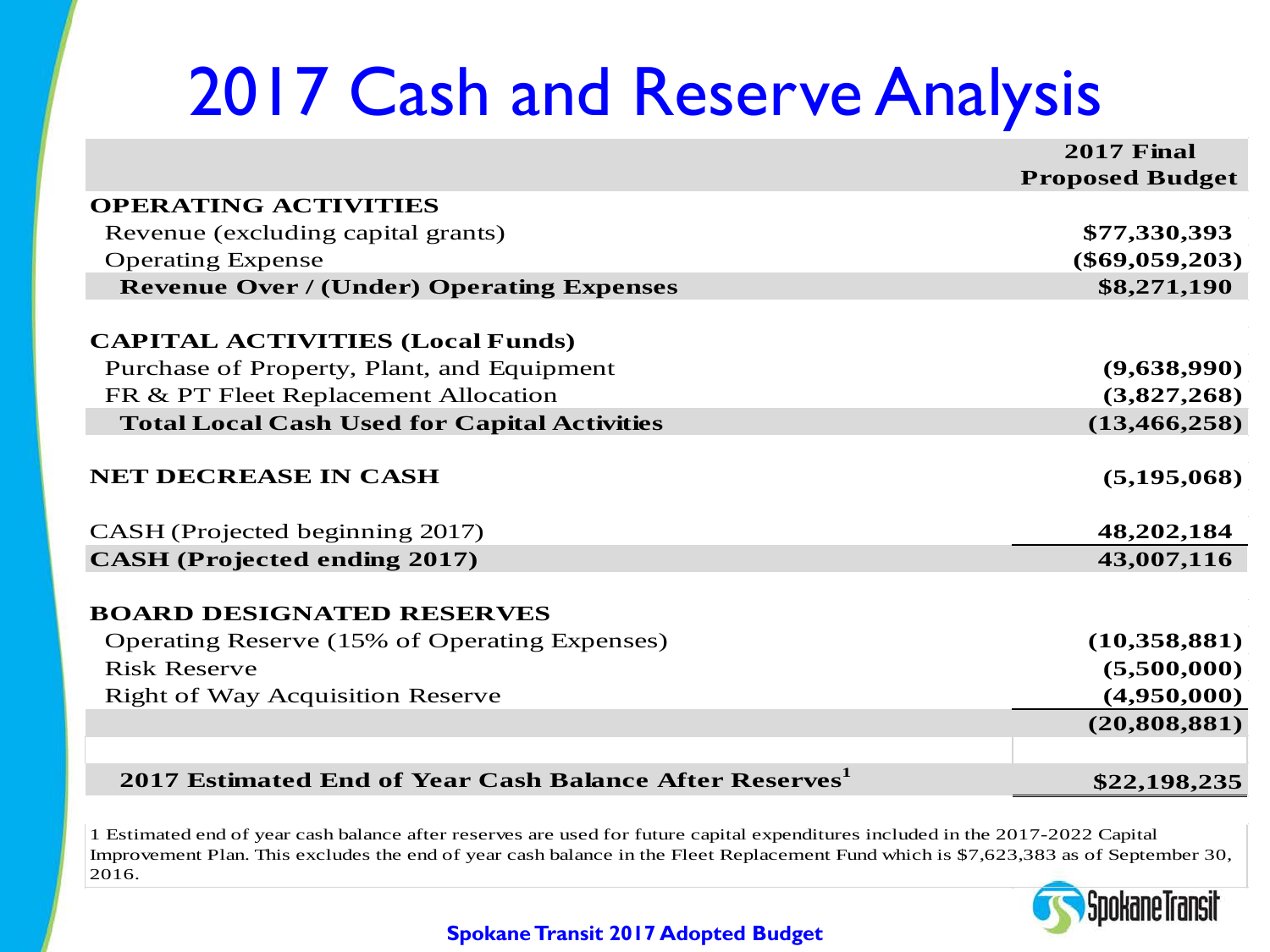## Next Steps

- **November 9: Board Operations Committee –** Proposed 2017 Budget
- **November 10 30:** Citizen and Employee Outreach
- **November 17 Board Meeting**: Public Hearing on Proposed 2017 Budget
- Individual Board Member Sessions if Requested
- **November 30 Planning & Development Committee:**  Recommendation of Final Proposed 2017 Budget
	- **December 15 Board Meeting**: Adoption of 2017 Budget